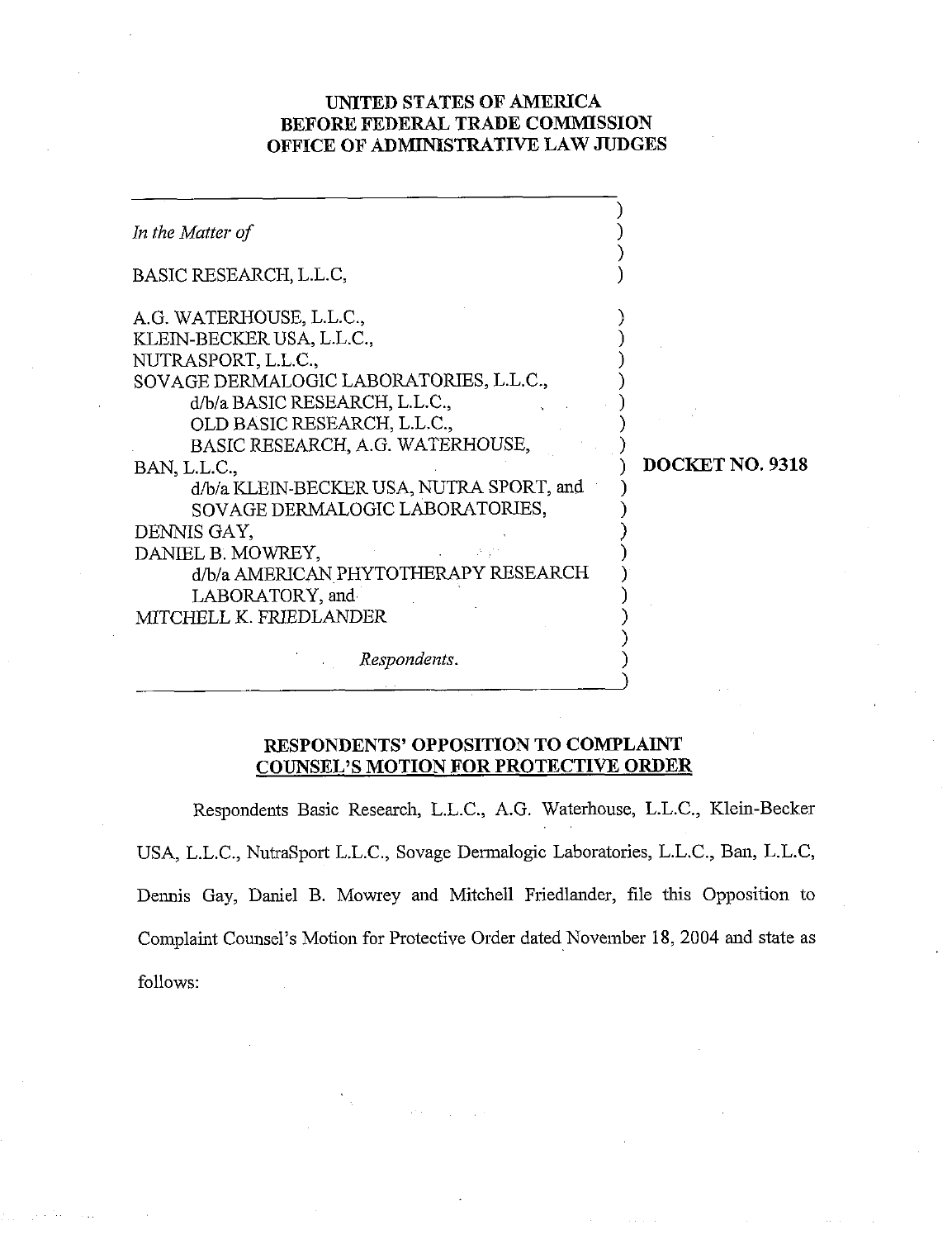### **I. INTRODUCTION**

As part of its case in chief, Complaint Counsel will have to prove, *inter alia*, that Respondents' advertising contained certain fat and weight loss claims and that the level of substantiation possessed by Respondents somehow fell short of what was required. However, what level of substantiation the FTC believes was required is not clear. In fact, since filing the lawsuit, Complaint Counsel has consistently avoided disclosing that substantiation standard which the FTC used to evaluate the claims contained in Respondents' advertising. In opposing a Motion for More Definite Statement, for example, the FTC stated that discovery would provide any relevant information needed by Respondents as to the substantiation standard the FTC believed applicable. Iu response to discover requests, the FTC said expert testimony would provide the information sought by Respondents. Neither promise was kept.

Although the FTC has disclosed its Experts and produced Expert Reports purportedly clarifying the substantiation standard and addressing Respondents' evidence, these reports are unilluminating and continue to thwart Respondents' efforts to investigate the applicable standard.

Now, the FTC has moved for a Protective Order designed to further hobble Respondents' ability to meaningfully cross examine and rebut the testimony of those Experts by severely limiting Respondents' access to discovery. If granted, the FTC's Motion for Protective Order would essentially force the Respondents to merely accept the view of the FTC's experts as to what constitutes competent and reliable scientific evidence and, whether under that standard Respondents' substantiation sufficed. This concern is particularly relevant here. Respondents are aware that in at least one instance,

 $\overline{2}$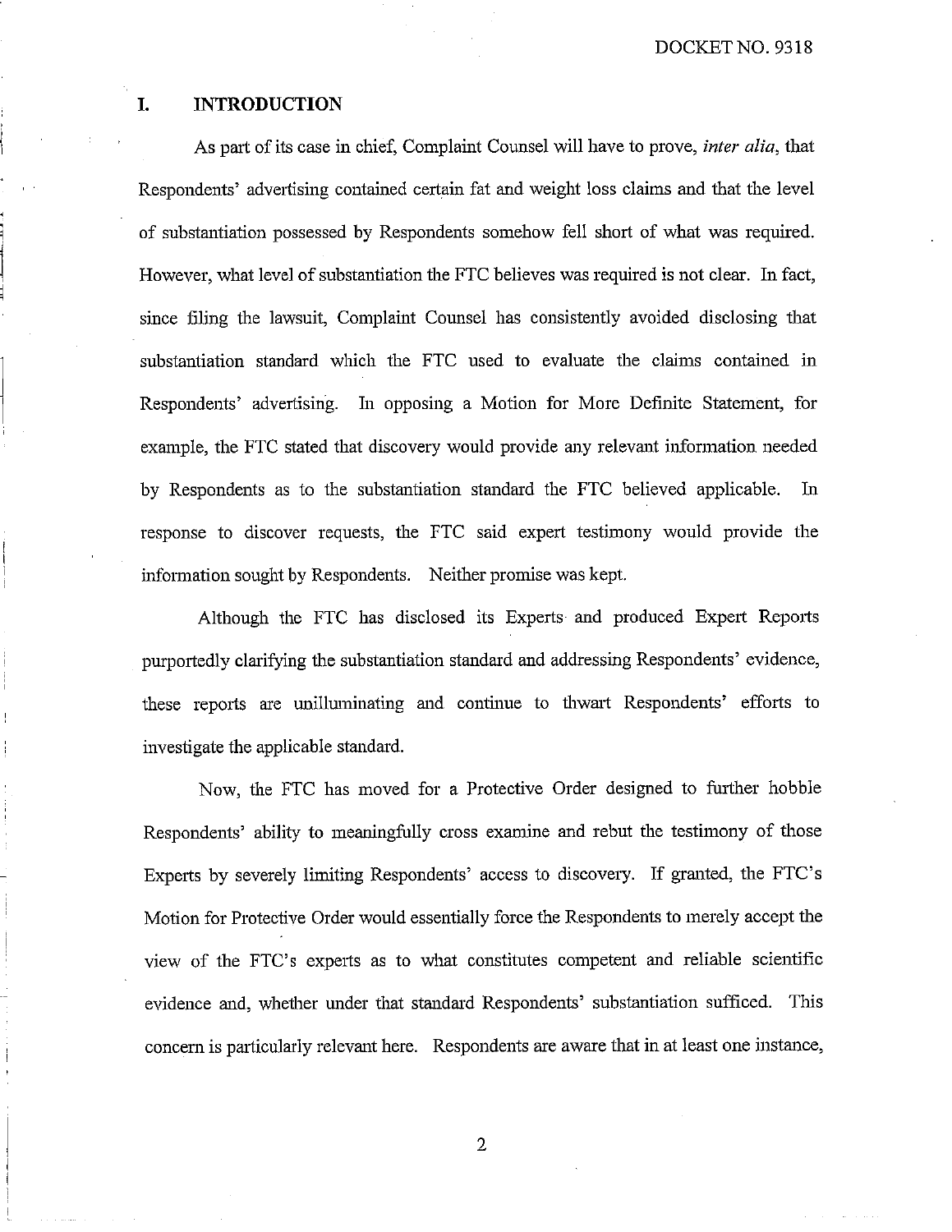the FTC's Expert Witness Dr. Stephen Heymsfeld--who has opined that double blind placebo controlled tests represent the requirement for adequate testing--has nevertheless failed to hold himself to his purported standard.<sup>1</sup>

In sum, the relief Complaint Counsel seeks would undercut Respondents' ability to investigate those very inconsistencies between what Complaint Counsel's Experts now contend constitutes competent and reliable scientific evidence and what they contended by practice in the past. Such a result is fundamentally at odds with the requirement of liberal discovery, impartial hearings and the opportunity to fully develop claims and defenses during the administrative proceedings. *Swierkiewicz v. Sorema N.A.*, 534 U.S. 506, 512 (2002) ("notice pleading relies on liberal discovery rules. ..to define disputed facts"); *Duffield v. Charleston Area Medical Center, 503 F.2d 512 (4<sup>th</sup> Cir. 1974) (Due* process requires iinpartial hearing). Because the adequacy of the Experts' conclusions as to what generically as well as specifically constitutes competent and reliable scientific evidence is central to the case and defense; this Court should deny Complaint Counsel's Motion for Protective Order.

#### **11. THE FTC'S EXPERT WITNESSES**

 $\overline{a}$ 

The FTC has asserted that it determines what constitutes competent and reliable scientific evidence to support an advertising claim on a case by case basis with reference to the relevant field of expertise. For all health and safety related claims, including each dietary supplement and weight-loss claim in this case, the FTC has adopted a high, but malleable, "competent and reliable scientific evidence" standard. *See* FTC's November

As discussed further, *supra*, Dr. Heymsfeld was one of the principle investigators in a test of Orlistat, a weight loss product. Although Dr. Heymsfeld referred to the test as a double blind placebo controlled study, review of the published article demonstrates that his study failed that standard. Nevertheless, Dr. Heymsfeld considered his results valid and publishable.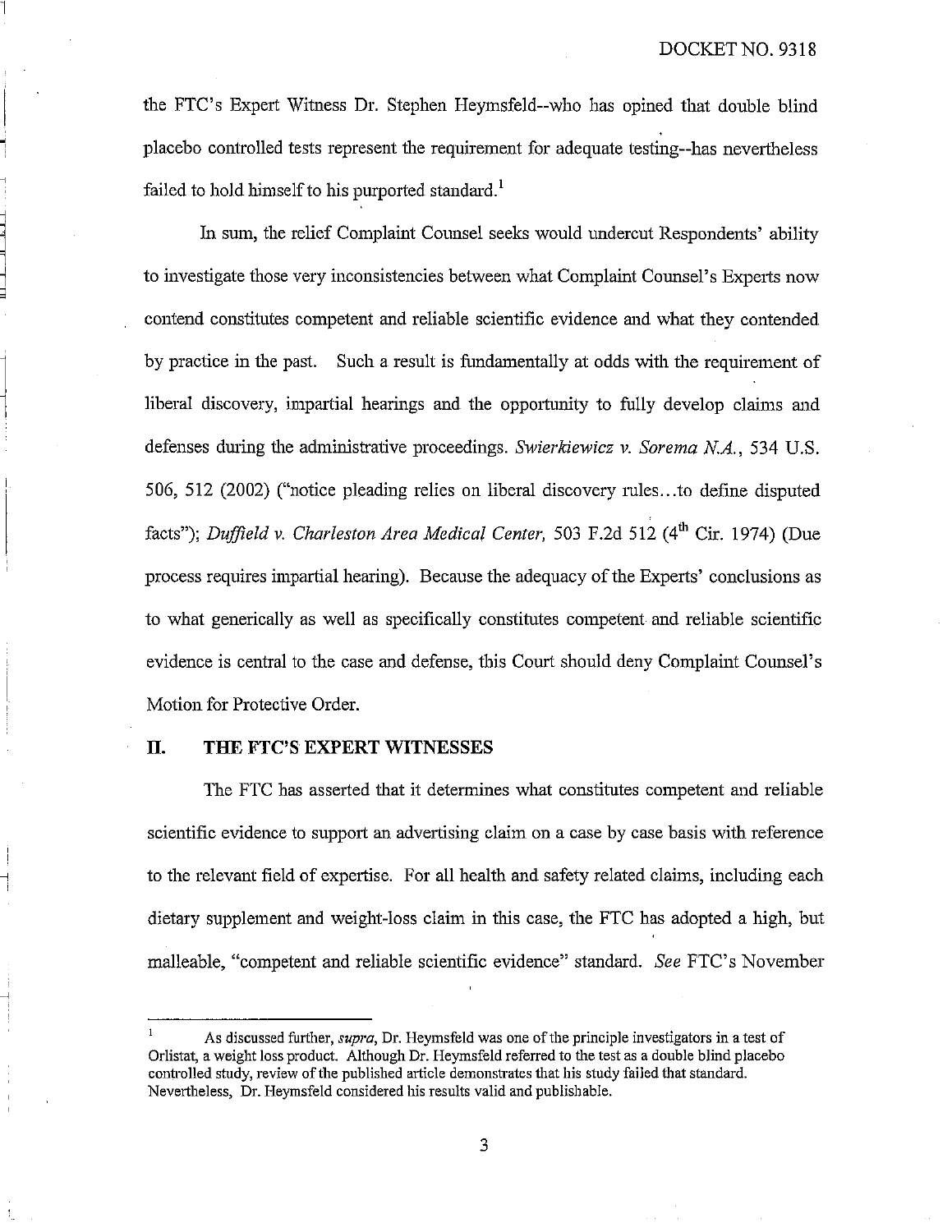30, 2000 denial of the Whitaker Rulemaking Petition, ("'Competent and reliable scientific evidence' is the standard the Commission requires for all claims relating to the safety or health benefits of a dietary supplement."); Proposed Order, Paris I-IV, XII, appended to the Conmission's Complaint (for next twenty (20) years, Respondents shall possess and rely upon "competent and reliable scientific evidence" that substantiates any representation about product or service that "causes weight or fat loss," or the "health or weight loss benefits, performance, safety, or efficacy of such product or service"); Complaint Counsel's Response to Respondent's First Set of Interrogatories, Interrogatory No. 1e, (competent and reliable scientific evidence is "typically required by Commission") jurisprudence to support claims relating to health and safety"); Complaint Counsel's Response to Basic Research LLC's First Request for Admission, RFA No. *36*  ("'Competent and reliable scientific evidence' is the standard the Commission requires for all claims relating to ihe safety or health benefits of a dietary supplement."); Complaint Counsel's Response to Basic Research LLC's First Request for Admission, RFA No. **37** ("what constitutes competent and reliable scientific evidence may vary depending on a number of factors including the type of product, the type of claim being made, and the particular field of science based upon the claims and the product") Leaving aside that the regulatory scheme established by the FTC is unconstitutional, nevertheless the substantiation standard applied by the FTC is a critical issue at trial. The FTC, through its experts will attempt to show what the standard applied by experts in the field is. The FTC will then attempt to argue that the substantiation possessed by the Respondents somehow falls short. The FTC has acknowledged that part of their case in chief will be to establish the level of substantiation it believes Respondents should have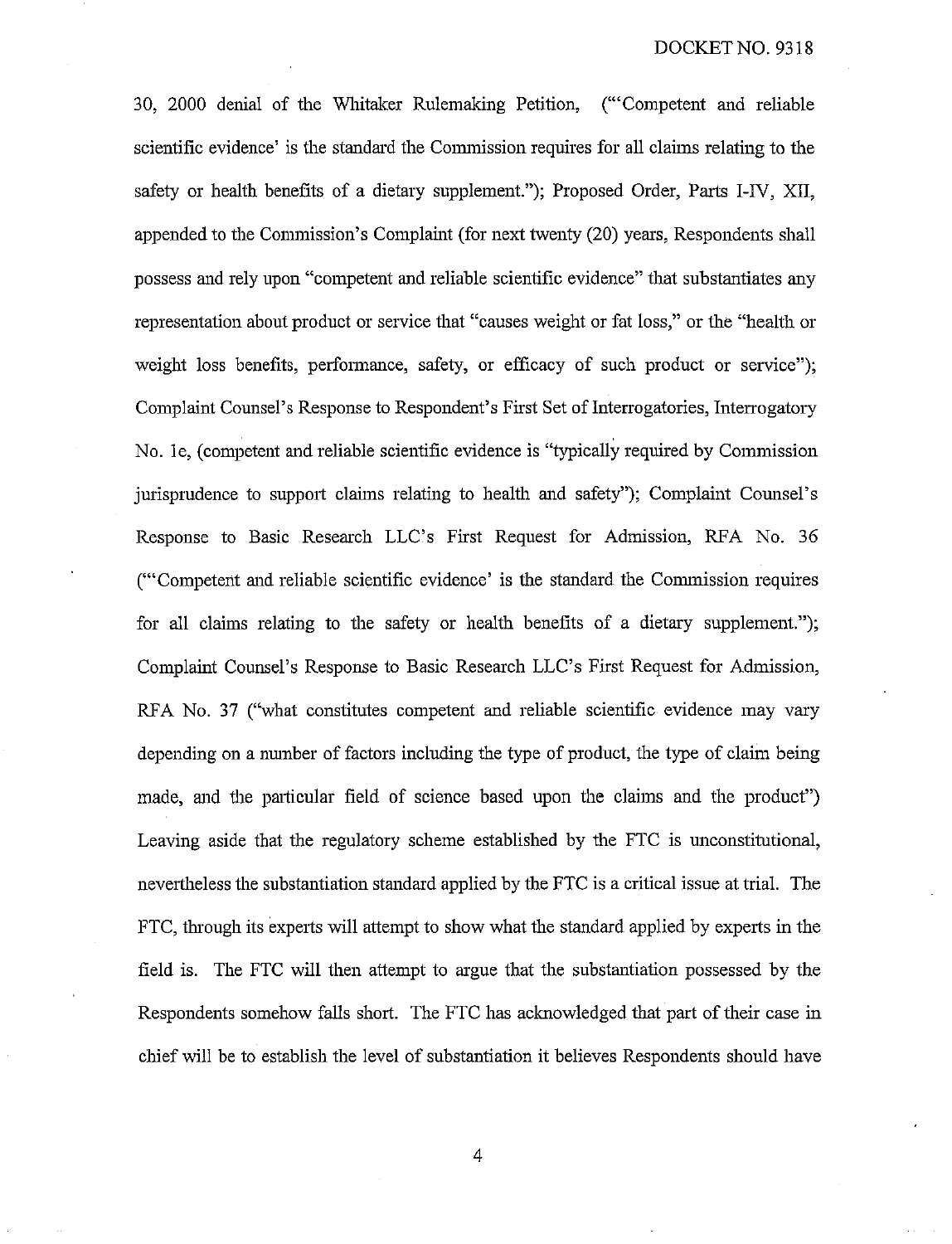possessed. That level of substantiation, to be determined by reference to experts in ihe field, is the subject of the discovery to which the FTC now objects.

At issue in the FTC's Motion is discovery designed to prepare the Respondents to cross-examine and rebut the testimony of the FTC's experts Dr. Stephen Heymsfeld and Dr. Robert Eckels. Given that Dr. Heymsfeld and Eckels are the FTC's experts, not surprisingly, their reports opine that the substantiation possessed by the Respondents failed to constitute adequate substantiation for the claims contained in Respondents advertising. Respondents, however, maintain, and have maintained from the start of this litigation, that the standards which the FTC seeks to impose against them are vague, shifting and ill defined. The amorphous quality of the FTC's standards has formed one of Respondents' major defenses against the FTC in this case. Further, Respondents believe and intend to prove at the upcoming hearing that certain standards the FTC applies are inappropriate and do not constitute standards the relevant community of experts believe are applicable to the evaluation of the efficacy of fat and weight loss claims or dietary supplements.

## **111.** DISCOVERY

Based on the plain language of Commission Rule of Practice §3.31 and under prevailing Commission and Federal authority, any discovery "reasonably related" to the allegations the FTC has made against Respondents or defenses to those allegations is permissible. See 16 C.F.R.  $\delta$  3.31(c)(1) (emphasis added) ("splarties may obtain discovery to the extent that it may be reasonably expected to yield information relevant to the allegations of the complaint, to the proposed relief, *or to the defenses of any respondent.";) In the Matter of North Texas Specialty Physicians,* 2004 WL 527340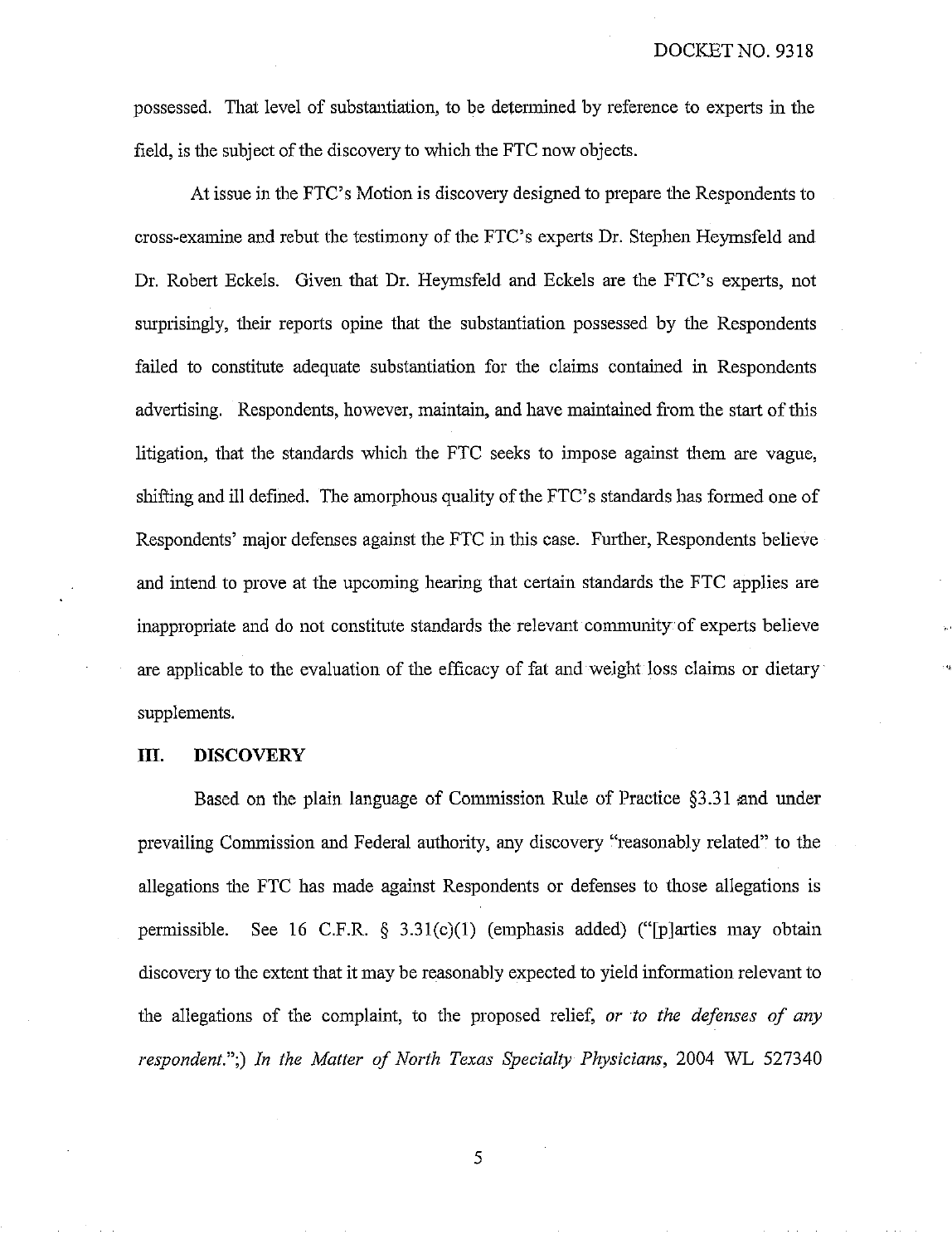(F.T.C. Jan. 20, 2004) ("Discovery sought in a proceeding before the Commission must be "reasonably expected to yield information relevant to the allegations of the complaint, to the proposal relief, or to the defense of any respondent."); *Federal Trade Commission* v. *Andemon,* 631 F.2d 741, 745 (D.C. Cir. 1979) (rejecting argument that discovery in adjudicative proceedings is limited to admissible evidence rather ihan reasonably relevant evidence pertaining to issues in the complaint); *In the Matter of MSC.Sofhuare* 2002 WL 31433978 (F.T.C. May 8, 2002) ("Parties may obtain discovery to the extent that it may be reasonably expected to yield information relevant to the allegations of the complaint, the proposed relief, or to the defenses of any respondent."); *Oregon Precision Industries*, *Inc.* **v.** *International Onaizi-Pac Cory.,* 160 F.R.D. 592,594 @. Ore. 1995) ("The scope of discovery is broad and encompasses any matter that bears on, or that reasonably could lead to other matter that could bear on, any issue that is or may be in the case"). Indeed a party resisting relevant discovery carries a heavy burden in attempting to avoid discovery obligations. *In the Matter of MSC.Software, Id.* (Parties resisting discovery of relevant information carry a heavy burden of showing why discovery should be denied. citing *Schering Plough Corp.,* 2001 FTC LEXIS 105, \*3 (July 6, 2001)); *Salter v. Upjohn Co.,* 593 F.2d 649, 651 (5<sup>th</sup> Cir. 1979) (party seeking to avoid discovery obligation carries heavy burden).

The broad right to discovery encompasses materials relevant to cross-examination and rebuttal. See e.g. *U.S. v Meyer*, 398 F.2d 66, 72 (9<sup>th</sup> Cir. 1968) ("Pretrial discovery is particularly important to effective preparation for effective cross-exanination ..."). Accordingly, discovery designed to prepare for cross-examination and rebuttal of expert witness testimony is proper and should be allowed.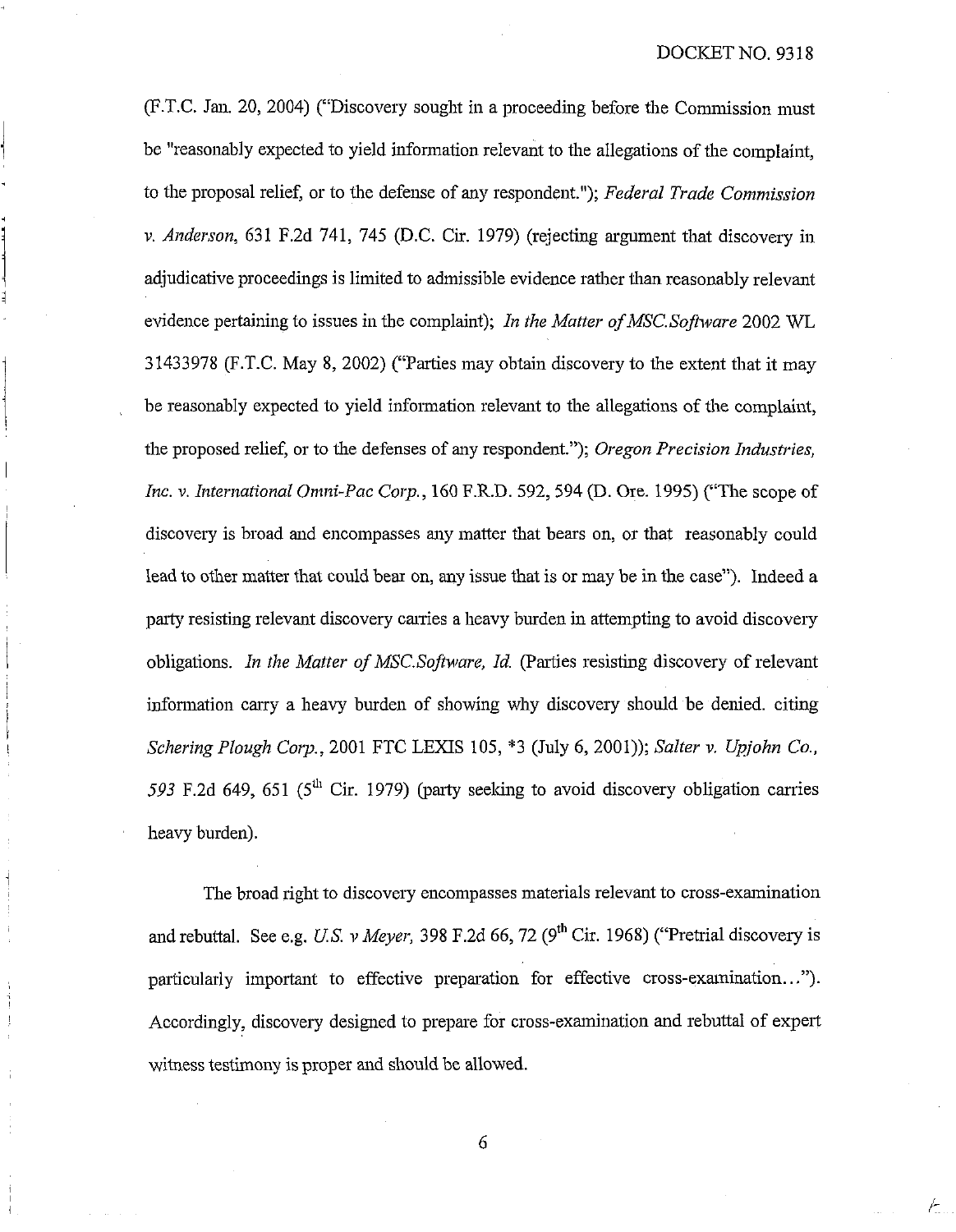## **IV. Documents Sought from Testifying Experts**

Specifications  $8^2$ ,  $9^3$ ,  $10^4$  and  $11^5$ <sup>6</sup> all seek discovery related to one of the central issues of this lawsuit, i.e. the substantiation needed to make claims regarding fat loss, weight loss, obesity and dietary supplements. Complaint Counsel argues that Respondents are improperly seeking discovery beyond the scope of the "specific efficacy and establishment claims" and the "specific products" at issue in this litigation. But under the FTC's regulatory scheme, experts in relevant fields detennine what level of support constitutes substantiation for categories of claims. Thus, while Drs. Heymsfeld and Eckels may testify as to the particular products and claims at issue here, their role in these proceedings is also more general. In their testimony, they are also the FTC's

Specification 10 provides: Specification 10 seeks, "all documents relating to medical or clinical studies or tests that you have conducted or contributed to or participated relating to or involving: a) obesity; b) weight loss; c) fat loss; d)dietary supplements."

<sup>&</sup>lt;sup>2</sup> Specification 8 provides: Specification 8 seeks, "all documents that you have ever authored or contributed to regarding: a) obesity; b) weight loss; c) fat loss; d) the Federal Trade Commission; e) clinical trial protocol or procedures; f) the definition of 'competent and reliable scientific evidence'; g) Federal Trade Commission advertising rules and regulations; h) dietary supplements; i) weight loss or fat loss advertising."

<sup>&</sup>lt;sup>3</sup> Specification 9 provides: Specification 9 seeks, "all documents relating to lectures, speeches or testimony that you have ever given regarding: a) obesity; b) weight loss; c) fat loss; d) the Federal Trade Commission; e) clinical trial protocol or procedures; **f)** the definition of 'competent and reliable scientific evidence'; g) Federal Trade Commission advertising rules and regulations; h) dietary supplements; i) weight loss or fat loss advertising."

<sup>&</sup>lt;sup>5</sup> Specification 11 provides: Specification 11 seeks, "all patents and patent applications (whether or not published or pending review by the United States Patent and Trademark Office) in which you are named as an investor or patent owner or assignee of any invention relating to: a) obesity; b) weight loss; c) fat loss; d) dietary supplements."

**<sup>6</sup>**Specification number 12 seeks legal documents related to lawsuits in which the Experts have been named as parties. As discussed in the body of this Opposition, discovery relevant cross-examination and rebuttal is proper. Specification 12 is designed to elicit discovery related to those aspects of the trial. The Specification is reasonably calculated to lead to the discovery of admissible evidence useful for crossexamination by allowing Respondents to discover whether Experts have adopted other positions in different lawsuits, exposing potential biases and discovering whether Experts have committed any impeachable offenses. It should therefore be allowed.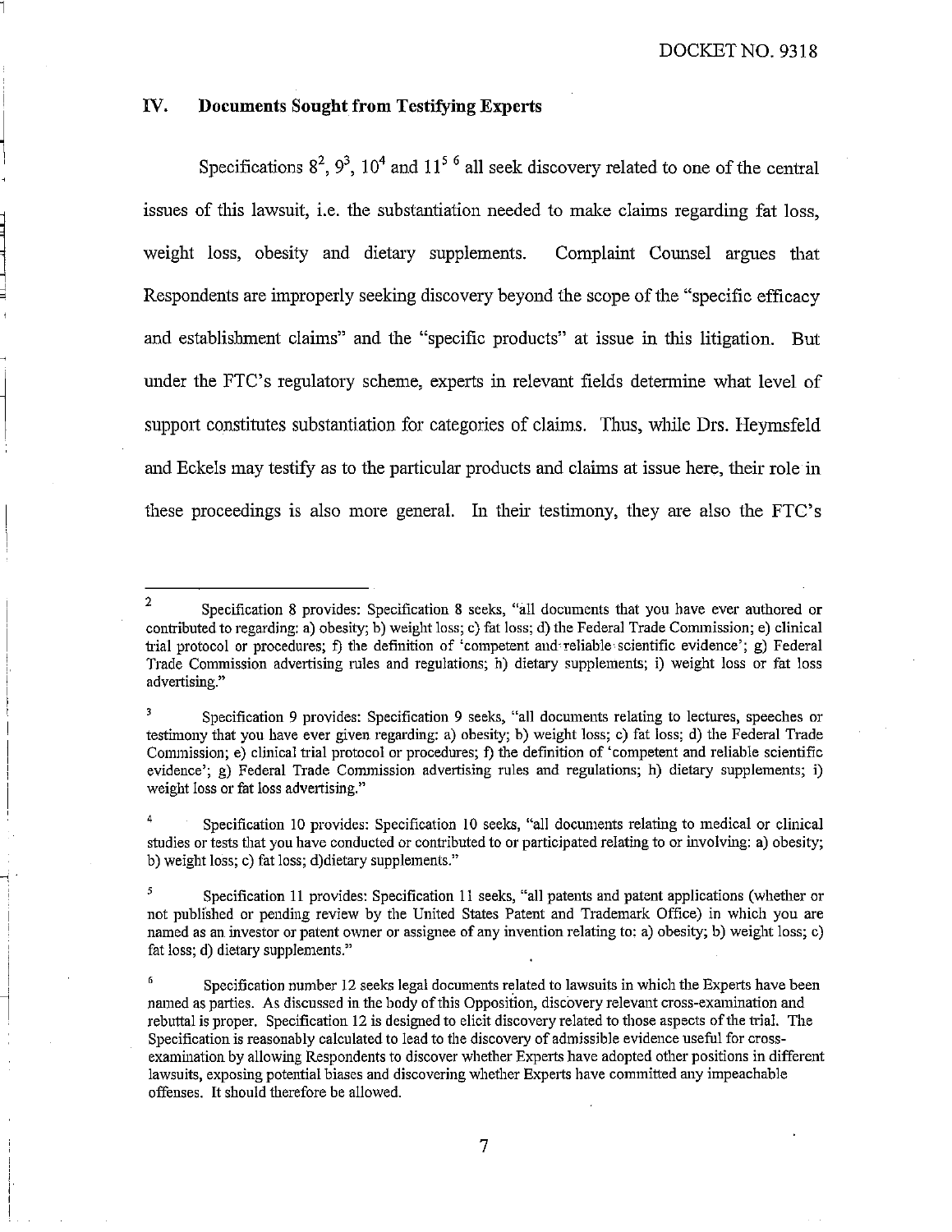witnesses to establish generally what level of substantiation experts in ihe relevant field deem adequate.

To prepare for cross-examination and rebuttal of the FTC's experts concerning those general conclusions, Respondents promulgated the discovery requested in Specifications 8, 9, 10 and 11. The requests seek information that relates to what the relevant scientific community considers adequate with respect to weight loss, fat loss, obesity and dietary supplements. Dr. Heymsfeld's Orlistat study is illustrative. Dr. Heymsfeld was one of the principle investigators in a test of this weight loss product wherein he referred to the test as a double blind placebo controlled study. A careful review of the published article, however, demonstrates that his study failed that standard. Yet, he considered his results valid and publishable. In his current Expert Report, Dr. Heymsfeld, yet again, alleges that double blind placebo controlled testing is the standard. Respondents are entitled to probe this inconsistency and to seek others.

Respondents are also seeking other inconsistent positions maintained by the FTC's experts that will allow Respondents to show, *inter alia*, (1) that the substantiation standard against which the FTC judged Respondents advertisements is *not*, in fact, the standard applied by relevant experts in the field; (2) that application of the regulatory mechanism violates the Constitution; and  $(3)$  that substantiation disregarded by the FTC in actuality would have been considered adequate under the standards of the relevant scientific community. All of those issues are relevant to the Respondents' defenses and therefore discoverable.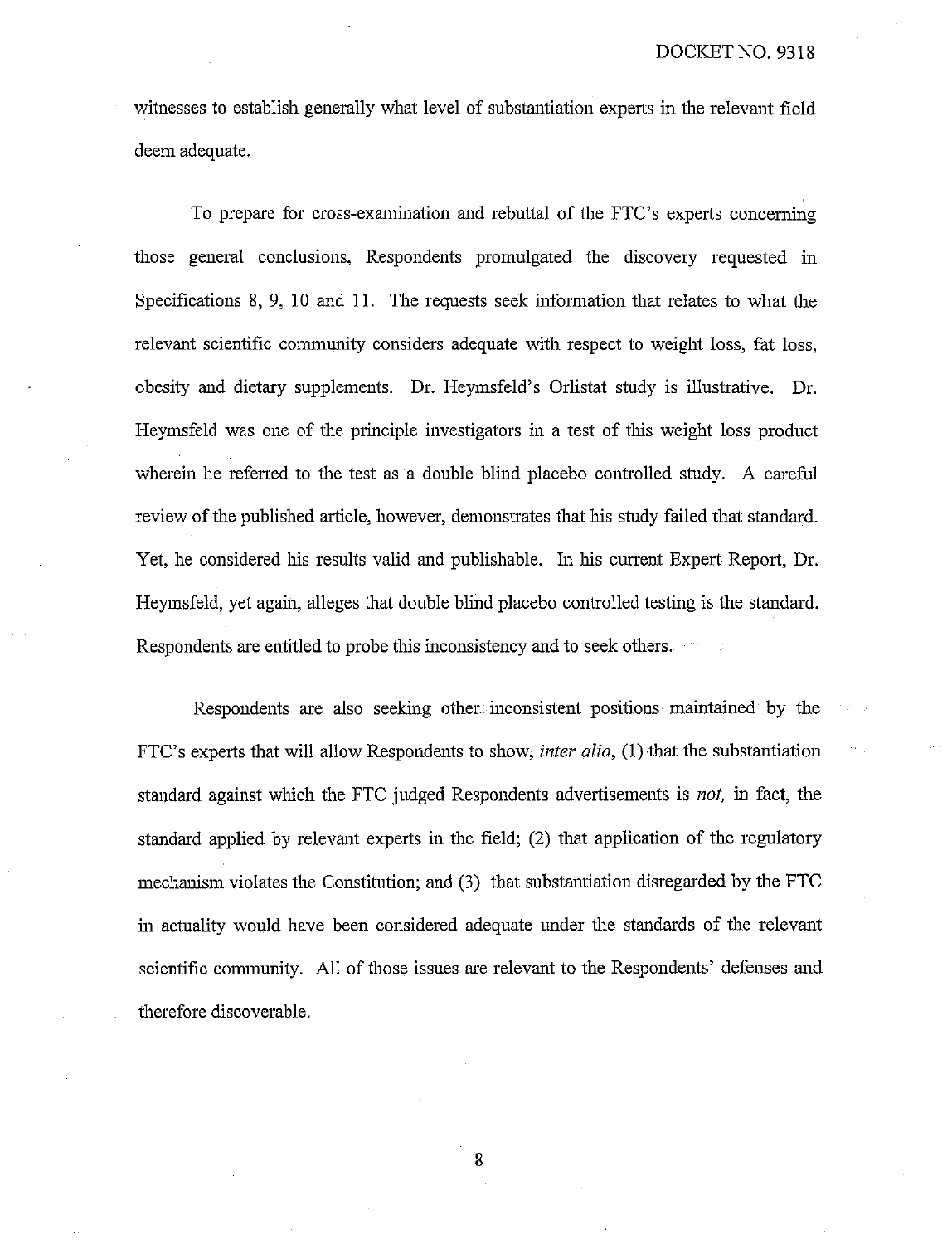In its effort to prevent Respondents' discovery, Complaint Counsel grossly overstates the holding in *Dura Lube Corp.,* 9292, 1999 F.T.C. Lexis 254 (Dec. 15, 1999). Fundamentally, *Dwa Lube* stands for the proposition that expert discovery is important tool in preparing a case for trial. In support of this proposition, the ALJ clarified that, as a matter of fundamental fairness, respondents were entitled to inquire into instances where experts adopted inconsistent positions. See also *Thornson Medical*  101 F.T.C. 385, 387 (1983) (noting the propriety of seeking expert discovery for purposes of preparing for cross examination and rebuttal). Further, the ALJ in *Dura Lube*  stated that respondents were allowed to seek production of reports and transcribed testimony reflecting those inconsistent positions. Contrary to Complaint Counsel's assertion, Specifications 8 and 11 specifically address documents authored by the Experts or, as in the case of the Patents, documents the experts played a significant role in drafting. Those are precisely the sort of documents that should be produced under. *Dura Lube* because they will show when the experts have adopted positions that--in theory or in practice--are at odds with those they now espouse.

Complaint Counsel's assertion that discovery of the documents requested in Specification 9 and 10 is barred by the holding of *Dura Lube* is also misplaced. What appears to have been at issue in *Dura Lube*, although not clear, were underlying source documents on which the testifying experts based specific factual conclusions as to certain challenged fuel additives. The ALJ did allow production of those documents if they were relied upon or reviewed for the case at hand. *Dura Lube* does not control Specifications 9 and 10, however, because those specifications seek material related to the general issue on which Experts will testify, namely, the level of substantiation the relevant community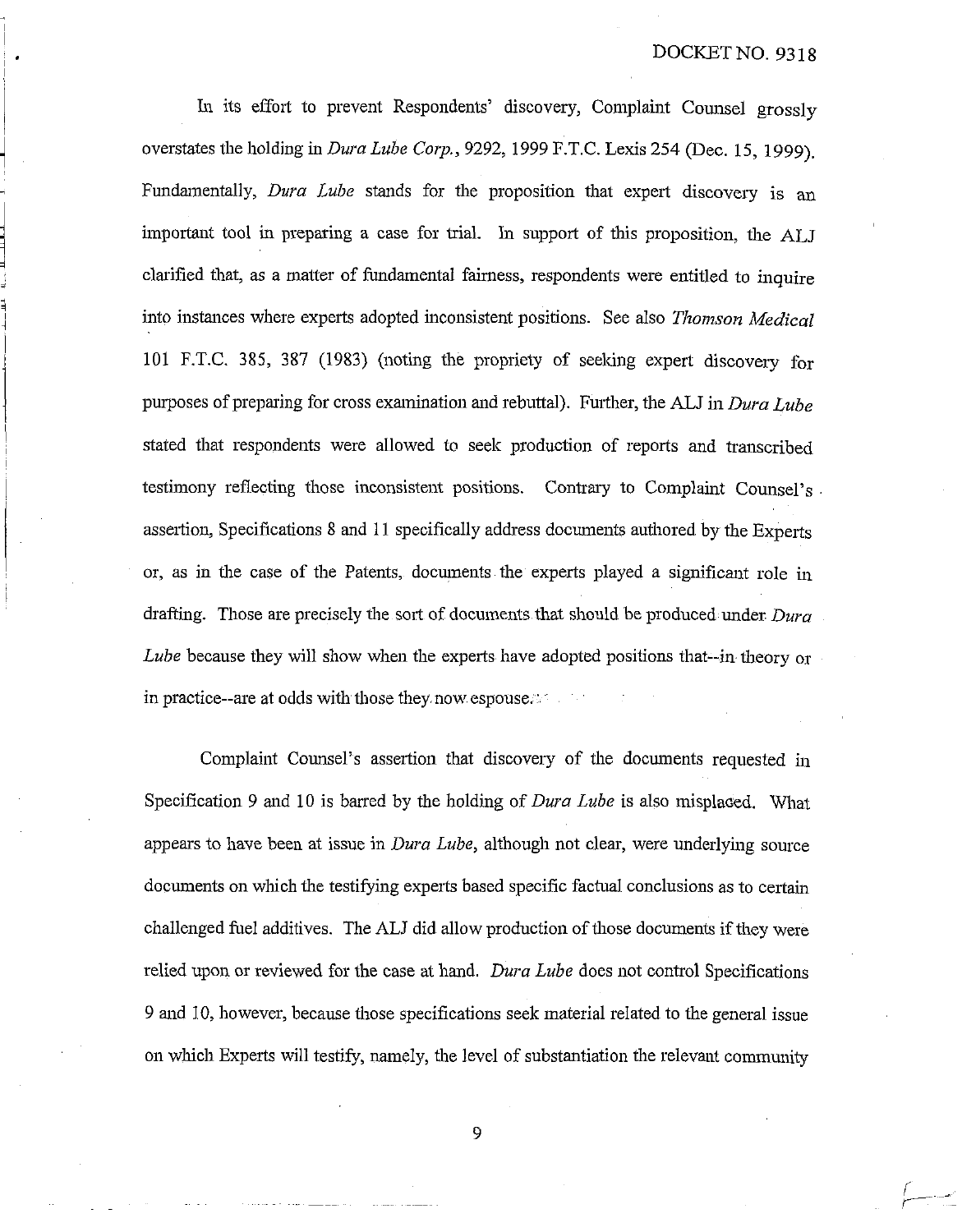of experts considers adequate. Other documents wherein the Experts have espoused different viewpoints as to what constitutes adequate substantiation or different instances where they have applied or sanctioned other standards are all related to one of the main issues on which they will testify, what substantiation Respondents should have possessed and whether Respondents did. The Court should thus allow Respondents' discovery request so that they will be able to adequately prepare those issues for trial.

Finally, Complaint Counsel's unsupported assertion that Specifications 8, 9, 10 and 11 are unduly burdensome is insufficient as a matter of law. When a party asserts that a discovery request is unduly burdensome, that party is obliged to produce affidavits or other evidence demonstrating specifically how the request is unduly burdensome. In other words, a party may not avoid its discoveiy obligations by simply maintaining that the requests are unduly burdensome. Rather, the party opposing discovery must produce evidence showing how the request is burdensome. *Compagnie Francaise d'Assurance Pour le Con7nzerce Exterieur* **v.** *Phillips Petroleum Co.* 105 F.R.D. *16,* 42 (D.C.N.Y. 1984) (a party opposing discovery must specifically show by affidavit or other evidence how the discovery request is burdensome). In this case, Complaint Counsel has produced no evidence in support of its burdensome objection, but has relied on nothing more than its own bald assertion. Complaint Counsel have not demonstrated, for example, that producing the requested discovery is anytling more difficult than producing already assembled files for copying or that the experts do not have ready access to their published materials or research files.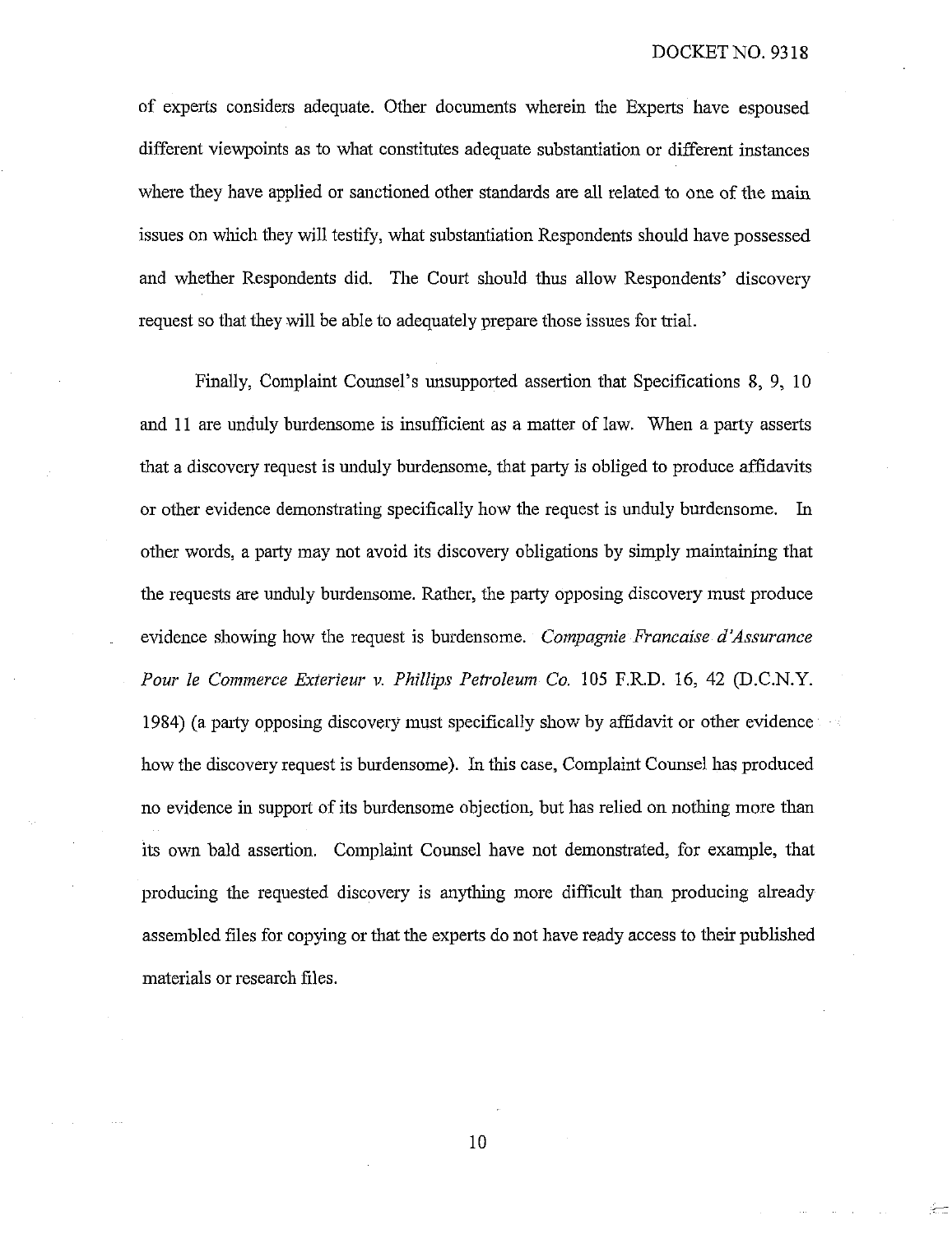Complaint Counsel's objections to Specifications  $13-19<sup>7</sup>$  are similarly based on their misapprehension as to the scope of discovery because Complaint Counsel fails to appreciate that in judging the challenged products and advertisements, the FTC is invoking a generalized standard that it believes and must prove exists. As discussed above. Drs. Heymsfeld and Eckels have opined and are expected to testify as to the level of substantiation the FTC maintains advertisers should possess for advertising claims. Thus their testimony will of necessity go beyond the specific products challenged and attempt to establish the consensus of opinion for this field as a whole as to what constitutes competent and reliable scientific evidence for the types of claims made in the ads.

Specifications 13-19 are all relevant to that inquiry. They relate to whether what the Experts contend is sufficient for competent and reliable scientific evidence is in fact the standard the field accepts and whether it is a standard they themselves have consistently maintained. For example, the Experts have opined as to what constitutes an adequate scientific test. Certainly it is relevant for cross-examination to confiont those

 $\frac{7}{1}$  Specifications 13-19 provide: Specification 13 seeks, "all documents pertaining to work that you have performed for any company that manufactures, markets or sells pharmaceuticals or dietary supplements relating to: a) obesity; b) weight loss; c) fat loss." Specification 14 seeks, "all documents relating to weight loss or fat loss advertisements that you have authored, reviewed or approved relating to any weight loss or fat loss product." Specification 15 seeks, "all documents relating to requests for approval that you have made to the FDA, FTC or any other regulatory body, either on behalf of yourself or some other third party, relating to advertising or package labeling claims that you sought to make in relation to any weight loss or fat loss product." Specification 16 seeks, "all documents relating to efforts by you, either on your own behalf, or on behalf of any other third party or parties, to justify or substantiate advertising claims made in relation to any weight loss or fat loss product including but not limited to pharmaceutical products or dietary supplements." Specification 17 seeks, "all documents pertaining to work that you have performed for the Federal Trade Commission, The Food and Drug Administration or any other federal agency, whether as an expert, consultant or in any ofher capacity, relating to: a) obesity; b) weight loss; c) fat loss; d) the Federal Trade Commission; e) clinical trial protocol or procedures; **f)** the defmition of 'competent and reliable scientific evidence'; g) Federal Trade Commission adveitising rules and regulations; h) dietary supplements; i) weight loss or fat loss advertising." Specification 18 seeks, "all scientific and/or medical testing protocols you have authored." Specification 19 seeks, "all scientific and/or medical testing protocols on which you have provided comments, including your comments."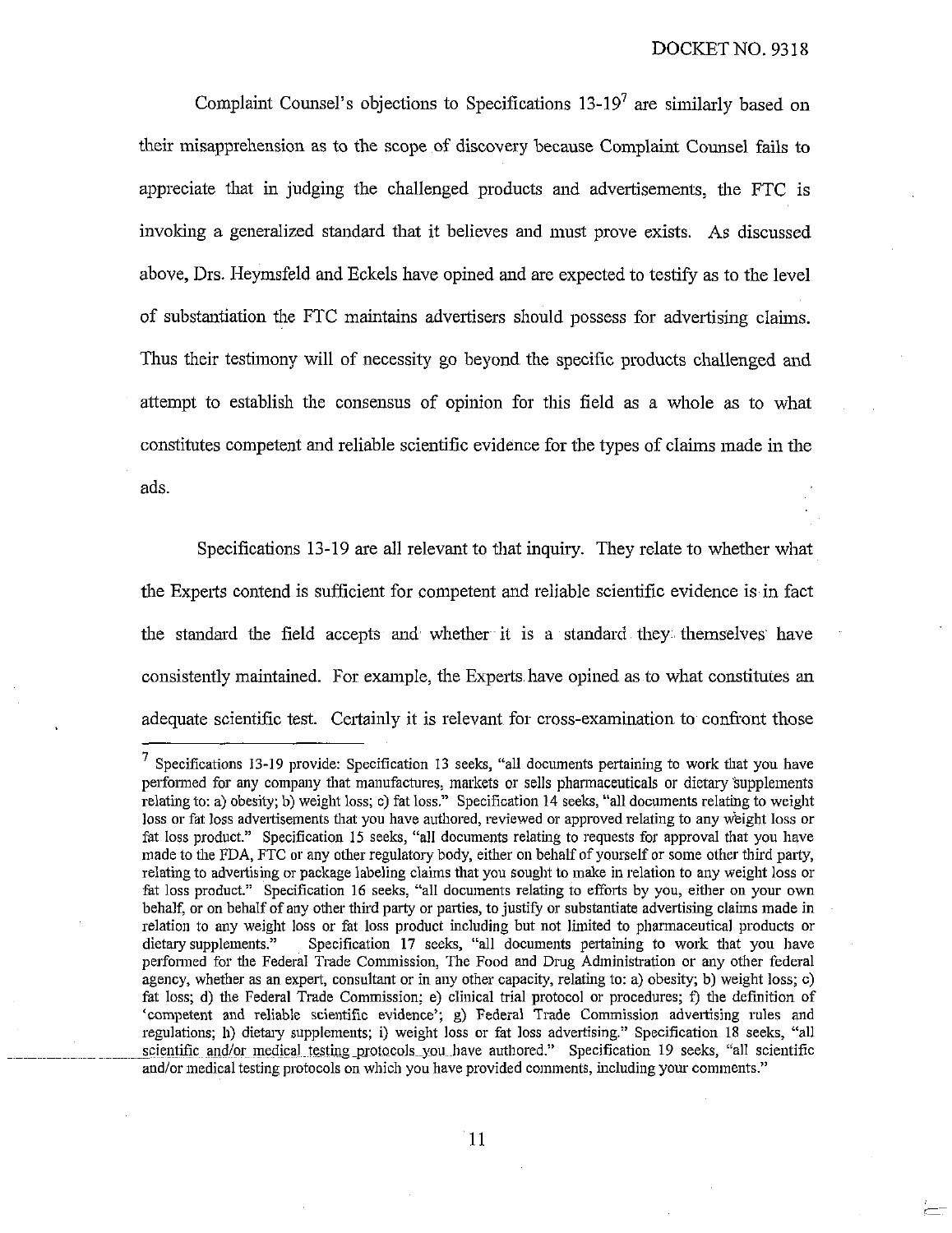witnesses with evidence of studies they themselves have designed and claimed to be adequate that failed to meet the standard they now propose. These Specifications elicit that information.

More specifically, Specifications 16-19 directly relate to another defense theory, that the FTC in essence holds sellers of dietary supplements improperly to the same level of substantiation applicable to pharmaceutical testing. Thus Respondents believe and intend to raise at trial that the FTC's experts are applying standards of substantiation which are perhaps proper for the regulation of pharmaceuticals by the Food and Drug Administration but in fact do not constitute to the level of substantiation that the relevant community of experts in the area dietary supplements and weight and fat loss apply.

Finally, as above, Complaint Counsel has substituted mere assertion of burden for evidence of burden. See *Compagnie Francais*, supra. Complaint Counsel has failed to demonstrate that compliance with Specification 16-19 in this case would impose any real, significant burden. Accordingly, this Court should disregard Complaint Counsel's unsubstantiated assertions.

Complaint Counsel's objections to Specification 23 and  $24<sup>8</sup>$  of the Subpoena to Dr. Heymsfeld once again ask this Court and Respondents to ignore the fundamental role

**<sup>8</sup>**Specifications **23** and **24** provide: Specification **23** seeks "all records and documents of whatever kind reflecting side effects experienced by subjects in control or placebo groups during the study titled Weight control and Risk Factor Reduction in Obese Subjects Treated for 2 Years with Orlistat: A Randomized Controlled Trial . . . You may prcvide redacted records or documents redacting identifying information concerning the test subjects including but not limited to name, address, telephone number, social security number or similar." Specification 24 seeks "all records and documents of whatever kind reflecting comments by subjects concerning or related lo any side effects experienced by subjects in control or placebo groups during the study titled Weight Control and Risk Factor Reduction in Obese subjects Treated for **2** Years wit11 Orlistat: **A** Randomized Controlled Trial . . ."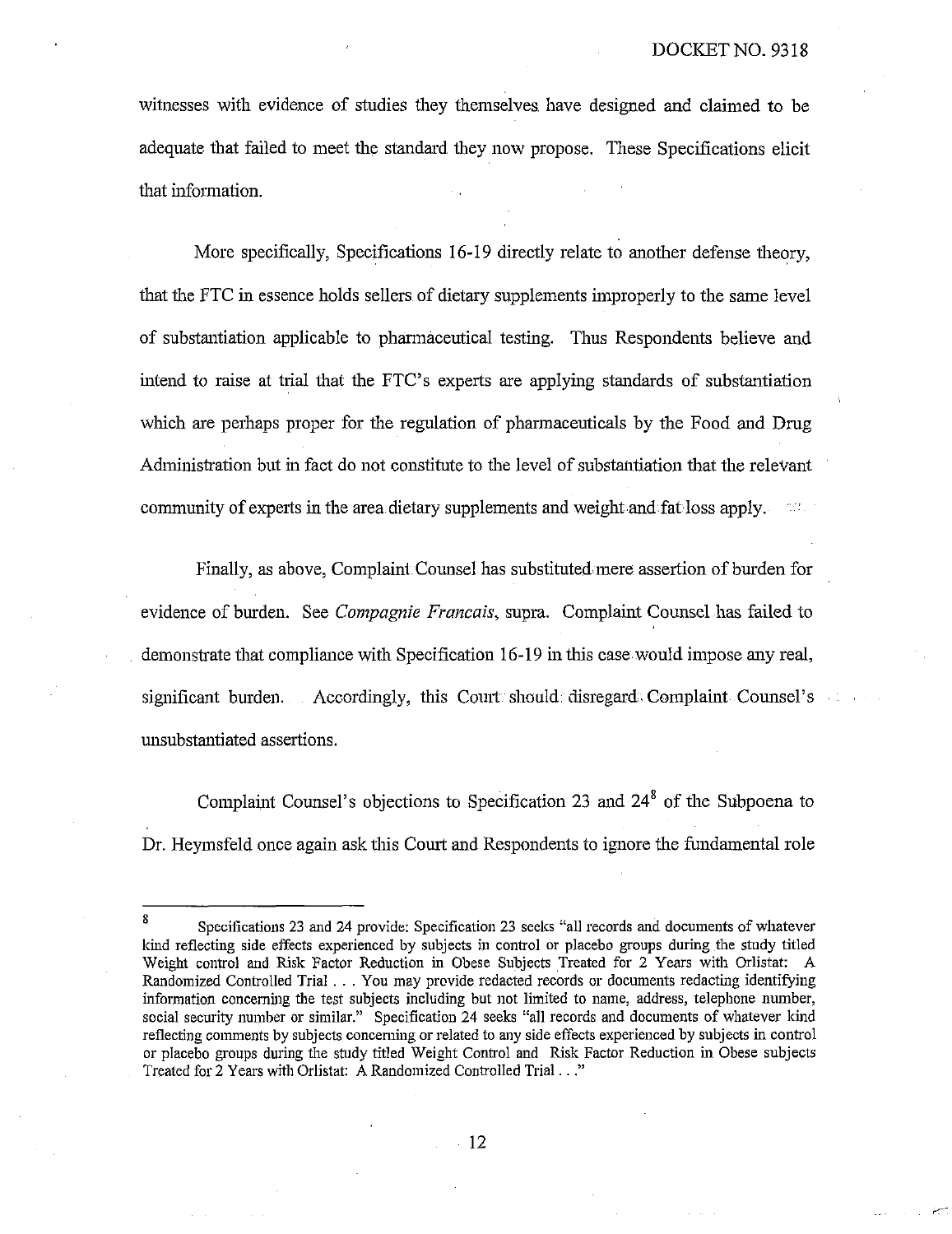the FTC asks Dr. Heymsfeld to play in establishing what constitutes competent and reliable evidence in the context of the Respondents advertisements. It bears repeating though, as part of their case the FTC will have to establish that fact in order to argue that the Respondents substantiation somehow fell short. Thus Respondents must be allowed to prepare their cross-examination and rebuttal of that testimony. That Complaint Counsel misses this fundamental point is apparent by their position that the information related to "side effects" of Orlistat is only relevant to safety concerns. In the case of Dr. Ileymsfeld's Orlistat study those side effects had a further effect directly relevant to the issues in this case. Although Dr. Heymsfeld designed the study as a double blind placebo controlled test, the "side effects" had the effect of unblinding the study. Yet Dr. Heymsfeld still considered the results valid, publishable and significant. It is precisely that sort of inconsistency in the testimony of Experts that discovery is designed to elicit and that Respondents are entitled to explore in their defense.

Somewhat puzzlingly, Complaint Counsel cites to the case of *U.S. v. Boykoff* 67 Fed.Apprx. 15  $(2^{nd}$  Cir. 2003) for the proposition that the evidence sought by Respondents would be inadmissible. As a starting matter, the opinion in *Boykoff*  expressly states that it shall not be used as precedential or binding authority in any other court. Id. at 16. Second, it is entirely unclear as to what portion of the opinion Complaint Counsel is citing. The opinion appears to cite Rule Fed.R.Evid. 608(b) for the proposition that a trial court may deny adrnission of extrinsic evidence to impeach the credibility of a witness. Based on that provision, Complaint Counsel argues that Respondents should not be allowed to pursue this discovery. What is clear, however, is that what Dr Heymsfeld has considered appropriate substantiation in the past is relevant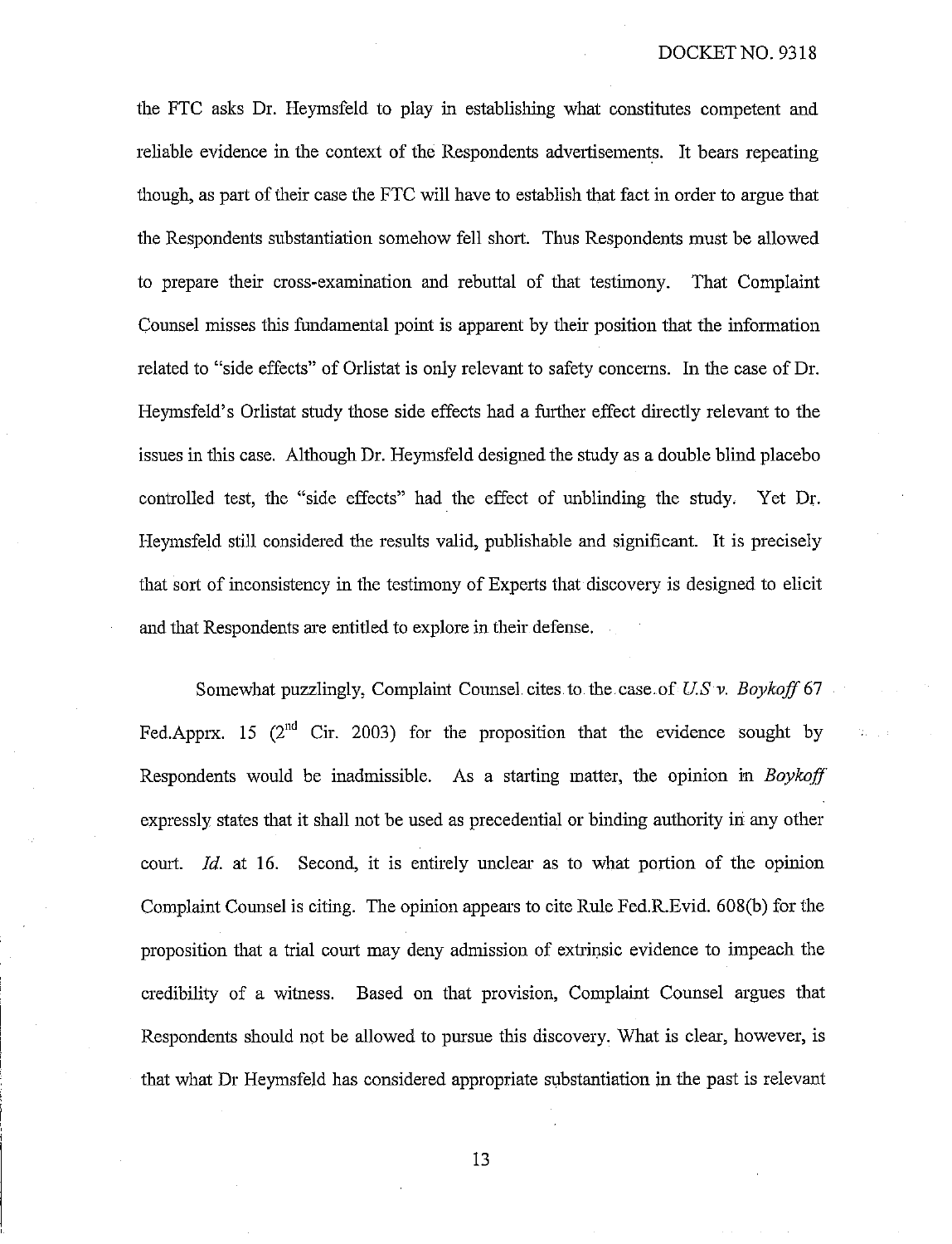to whether what he opines to in ihis matter is in fact accurate. Whether the specific inaterials are admitted into evidence subsequently is irrelevant. See Fed.R.Civ.Proc. 26(b)(l) ("Relevant information need not be admissible at trial if the discovery appears reasonably calculated to lead to the discovery of admissible evidence"). Because discovery of this material will permit Respondents to effectively cross-examine the experts thereby eliciting evidence regarding the level of substantiation the field considers adequate, the discovery is proper.

## **V. THIRD PARTY SUBPOENAS**

Complaint Counsel raises essentially two objections to the Third Party Subpoenas Respondents served in this matter. The first is that the Subpoenas were not timely served pursuant to the Trial Court's Scheduling Order. The Scheduling Order required that all written discovery including Subpoenas Duces Tecum be served by November 8, 2004. Commission Rule of Practice expressly provides that Subpoenas may be served by mail although it is questionable whether service by email of a Third Party is adequate. Commission Rule of Practice  $§4.4$ . Since the Subpoenas were directed to Third Parties, the provisions of the Scheduling Order governing service by email of pleadings between Counsel by 5:00 PM does not govern. Rather as Counsel for the FTC notes the Certificates of Service of the Subpoenas reflect a service mail date of November 8, 2004. Therefore, the Subpoenas were timely served per Commission Rule and Trial Court Scheduling Order. Commission Rule of Practice  $§4.4(3)$  (providing for an effective service date as the date a document is mailed)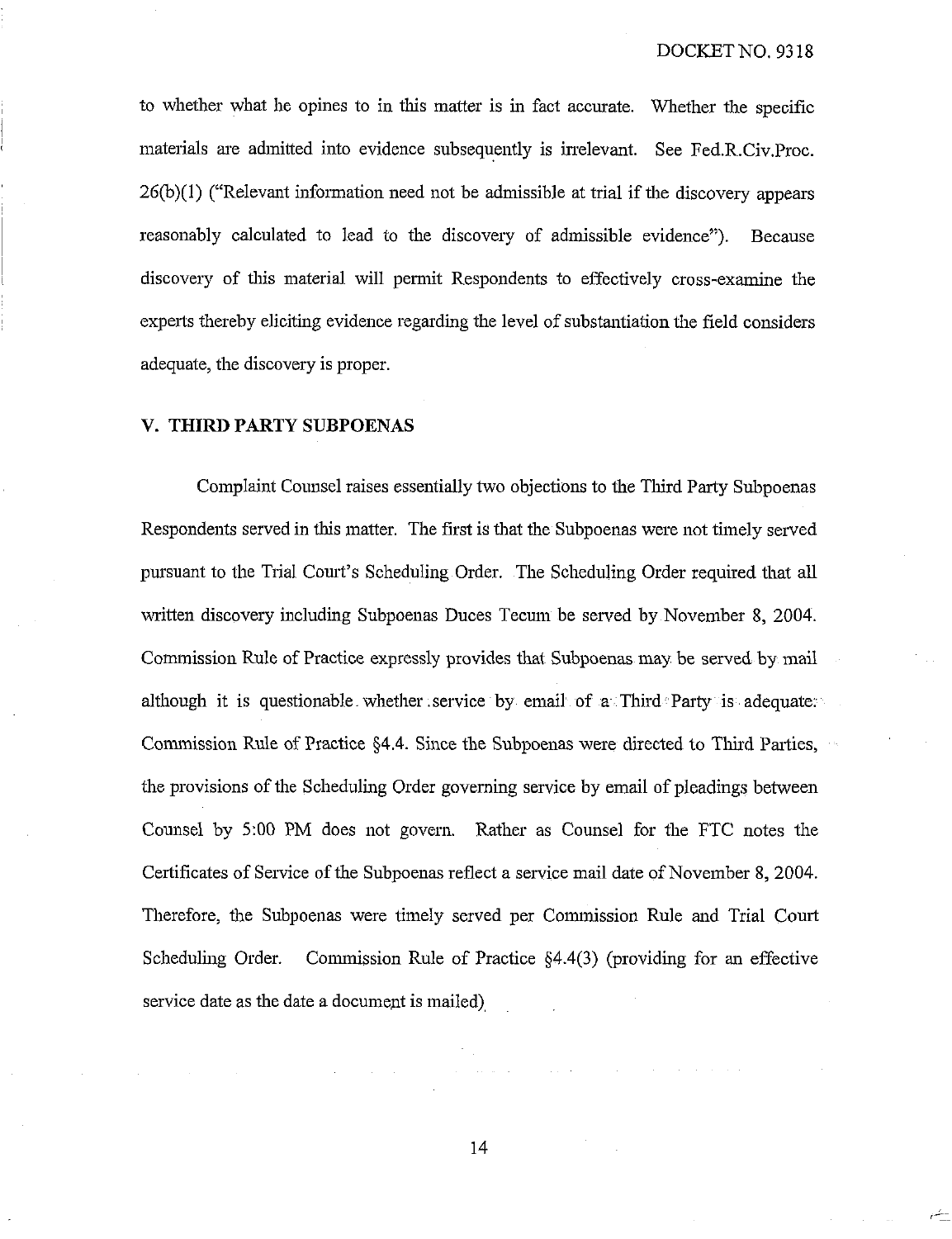Complaint Counsel's second argument is more substantive but also misses the point. The Subpoenas are relevant to the issue of what experts in the field of weight loss consider competent and reliable evidence. As discussed above, despite Dr. Heymsfeld's design and intention, the Orlistat study was unblinded by side effects associated with subjects taking Orlistat. In fact, it appears side effects made virtually any double blind study of Orlistat impossible. Whether studies of certain dietary supplements including some of the challenged products can ever be double blinded for the same reasons is an issue the Respondents have raised in defense. The Subpoenas seek evidence to further clarify what happened during the study and whether in fact the study which Dr. Heymsfeld contended was a competent study comported with the standards wluch the FTC has imposed against Respondents. Accordingly, the discovery sought by the Subpoenas while ostensibly focusing on other products nevertheless relate to a central issue here, what relevant experts deem competent and reliable scientific evidence.

### **VI. DERMTECH SUBPOENAS**

I

Complaint Counsel has also sought to limit the scope of the depositions of four other witnesses, Dermtech International, Edward G. Fey, Ken Shirley and Paul Lehman on the basis that Respondents are seeking improper expert testimony. Those individuals were involved in conducting tests as to the efficacy of aminophylline gels. Complaint Counsel states that it has no objection to the deposing listed witnesses as to their factual knowledge but argues that in deposing these witnesses Respondents are seeking improper expert testimony as to the "results" of the studies and "conclusions" of the study.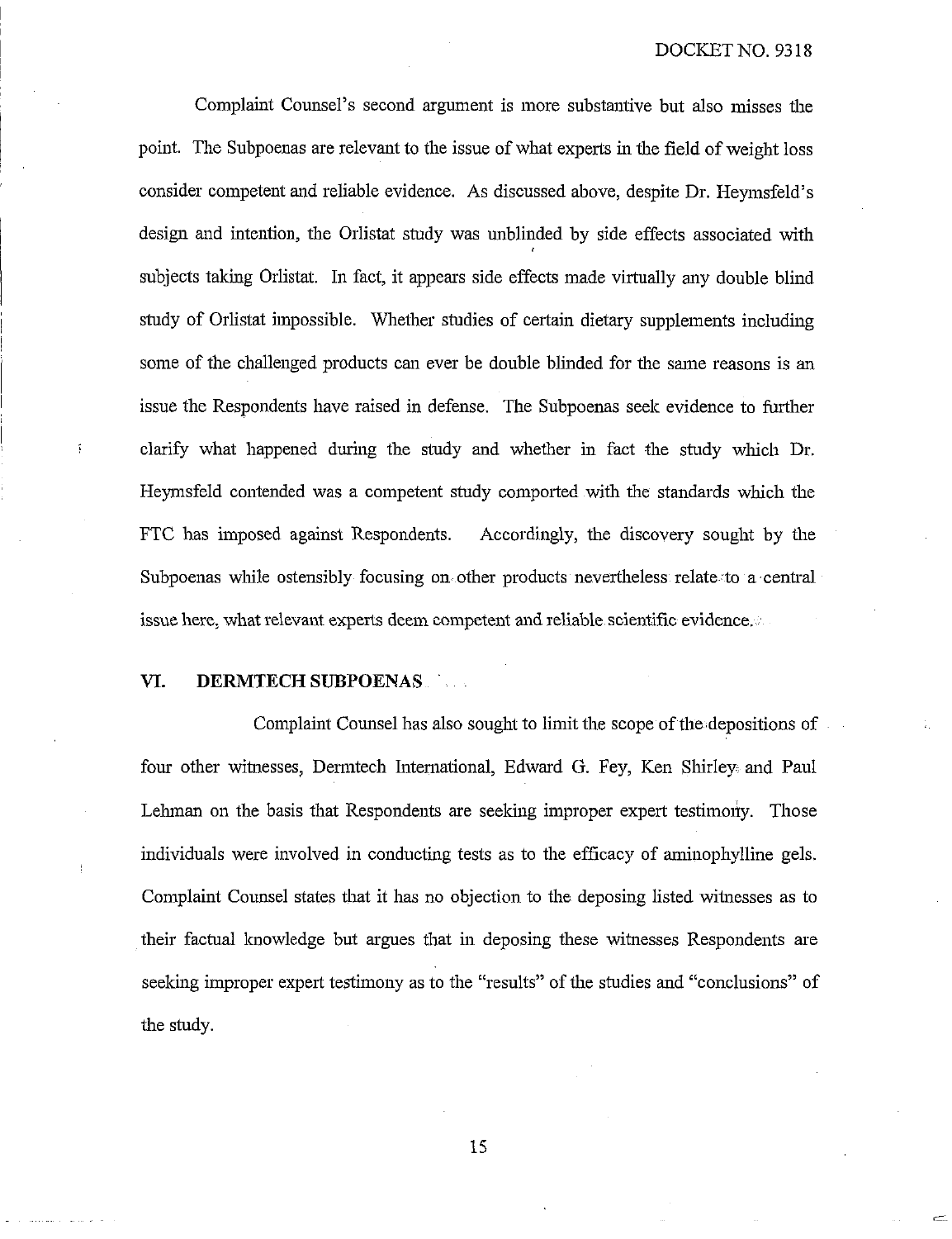#### DOCKET NO. 9318

As a preliminary matter, the general rule is that a party to litigation lacks standing to object to a third party subpoena. See *Oliver B. Cannon. and Son, Inc.* **v.** *Fidelity and Casualty Company of New York*, 519 F.Supp. 668, 680 (D.C. Del. 1981) and cases cited therein (citing the general rule that a party lacks standing to object to a subpoena served on a third party). In this case the Witnesses at issue have raised no objection to the subpoena and accordingly, the depositions should be allowed to continue as noticed. Aside from that, however, Complaint Counsel fimdarnentally misunderstands the distinction between expert opinion testimony and fact testimony in raising its specific objections. Generally, an expert witness is a person retained specially to provide testimony concerning issues in litigation or employed by a party who regularly provides expert testimony. Fed.R.Civ.Proc. 26(2)(B); *F. D.S. Marine* **v.** *Brix Maritime,* 21 1 F.R.D. 396 (D. Or. 2001) (striking as an "expert" an employee who was neither retained specially to provide evidence in a matter nor provided expert testimony in the regular course of employment). Simply calliig a witness possessing "expert howledge" does not transform the witness in to an "Expert Witness" for purposes of civil procedure and discovery. See Advisory Committee Notes to Fed.R.Civ.Proc. 26(B)(4) (clarifying that an expert who was not retained for litigation but has expert knowledge as a result of being an "actor" or "observer" should be treated as an "ordinary witness"). Thus when a physician treats a patient and is called to testify, the physician is not an expert witness but rather a fact witness. See *Davoll v. Webb*, 194 F.3d 1116, 1138 (10<sup>th</sup> Cir. 1999) (treating physician deemed not to be an expert witness). In the course of testifying, a treating physician is allowed to testify as to expert facts and opinion where helpful and based upon what the witness observed during the course of treatment. *Id.*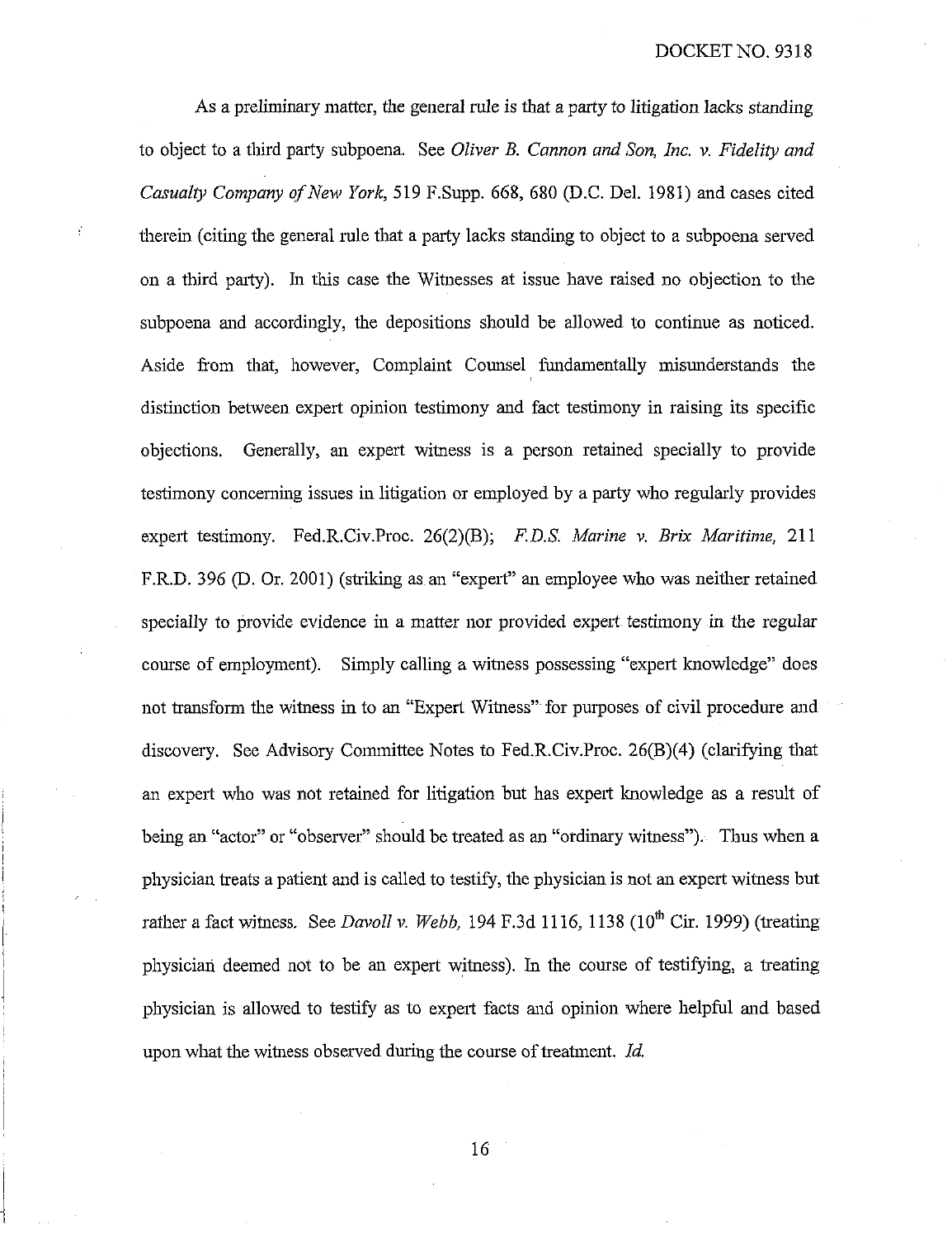ĥш

Similarly, these Witnesses should be allowed to testify as to the results and conclusions of their studies. They were not retained specially for this litigation and their knowledge as to the conclusions and results of their studies stems from being actors and observers in the studies not retained or employed experts. Accordingly, there was no requirement to list them as Expert Witnesses. And, further, any evidence they may give will not constitute Expert Witness testimony but rather fact evidence. The results of their studies as to the efficacy of aminophylline gels do not constitute expert testimony in this context because they merely report the results and conclusions reached.

Furthermore, the relief requested by Complaint Counsel, i.e. precluding inquiry into the results of the studies serves no purpose at this point. The more sensible course of action is to allow the depositions to go forward without limitation as to scope. In the unlikely event that Complaint Counsel can establish that the testimony elicited by the witnesses qualifies as Expert Testimony and should therefore be excluded, this Court can always address the issue at trial as a question of admissibility.

Complaint Counsel has raised a further unfounded objection pertinent to only  $\sim$ deponents Lehman and Shirley. Complaint Counsel contends that because these individuals were not listed on the Preliminary Witness List, Respondents should not be allowed to depose them. The Preliminary Witness List, however, was merely a good faith listing. That Respondents did not list the specific identities of the Witnesses at that time does not violate their obligations. Final Proposed Witness Lists are not due until February 8, 2005. If Complaint Counsel believes that Shirley and Lehman should be excluded from testifying because Respondents did not list them on their Preliminary Witness List, they should raise those objections at that time. Futher, as discussed above,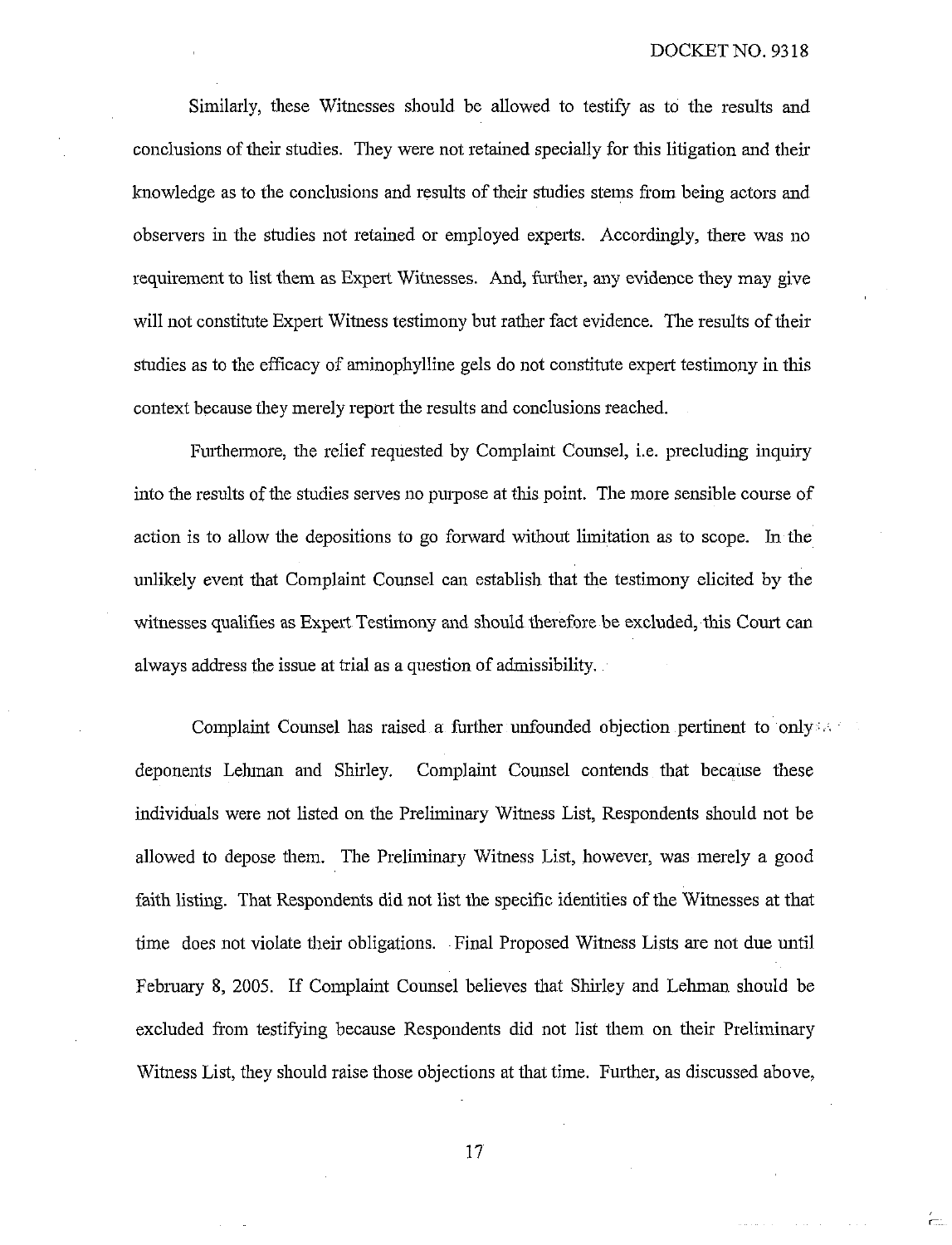the testimony sought from these witnesses is not Expert Testimony but rather Fact Testimony. Because the discovery sought from these witnesses is both admissible and reasonably calculated to lead to the discovery of admissible evidence, the depositions should be permitted to go forward.

## **VII. CONCLUSION**

For the forgoing reasons, Complaint Counsel's Motion for Protective Order should be denied. The discovery Respondents have sought is proper and focuses on issues central to this litigation.

Respectfully submitted,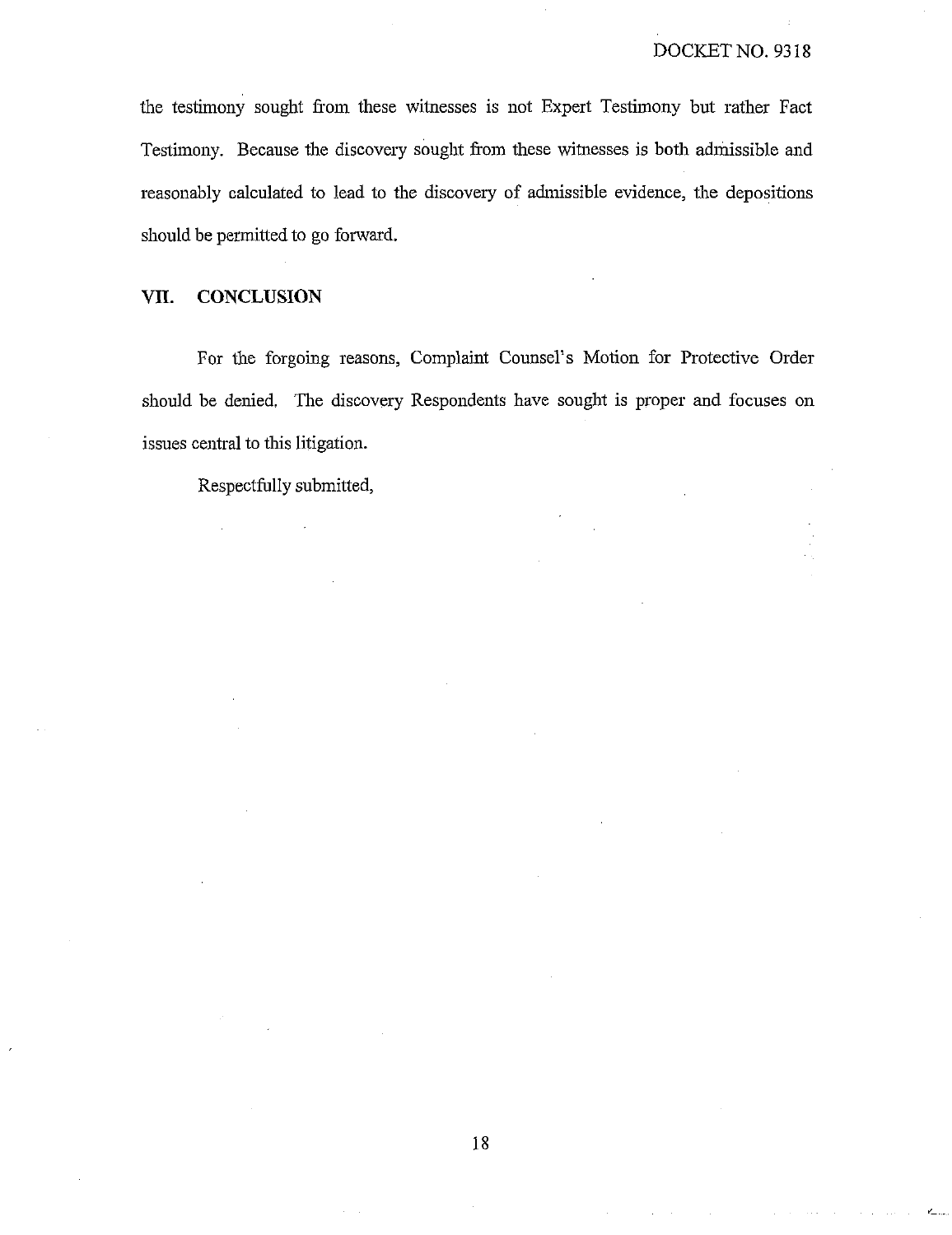Jeffrey D. Feldman odd **M.** Malynn Gregory L. Hillyer Christopher P. Demetriades FeldmanGale, P.A. Miami Center, 19<sup>th</sup> Floor 201 South Biscayne Blvd. Miami, Florida 33 13 1 Tel: (305) 358-5001<br>Fax: (305) 358-3309  $(305)$  358-3309

Attorneys for Respondents Basic Research, LLC, A.G. Waterhouse, LLC, Klein-Becker USA, LLC, Nutrasport, LLC, Sövage Dermalogic Laboratories, LLC and Ban, LLC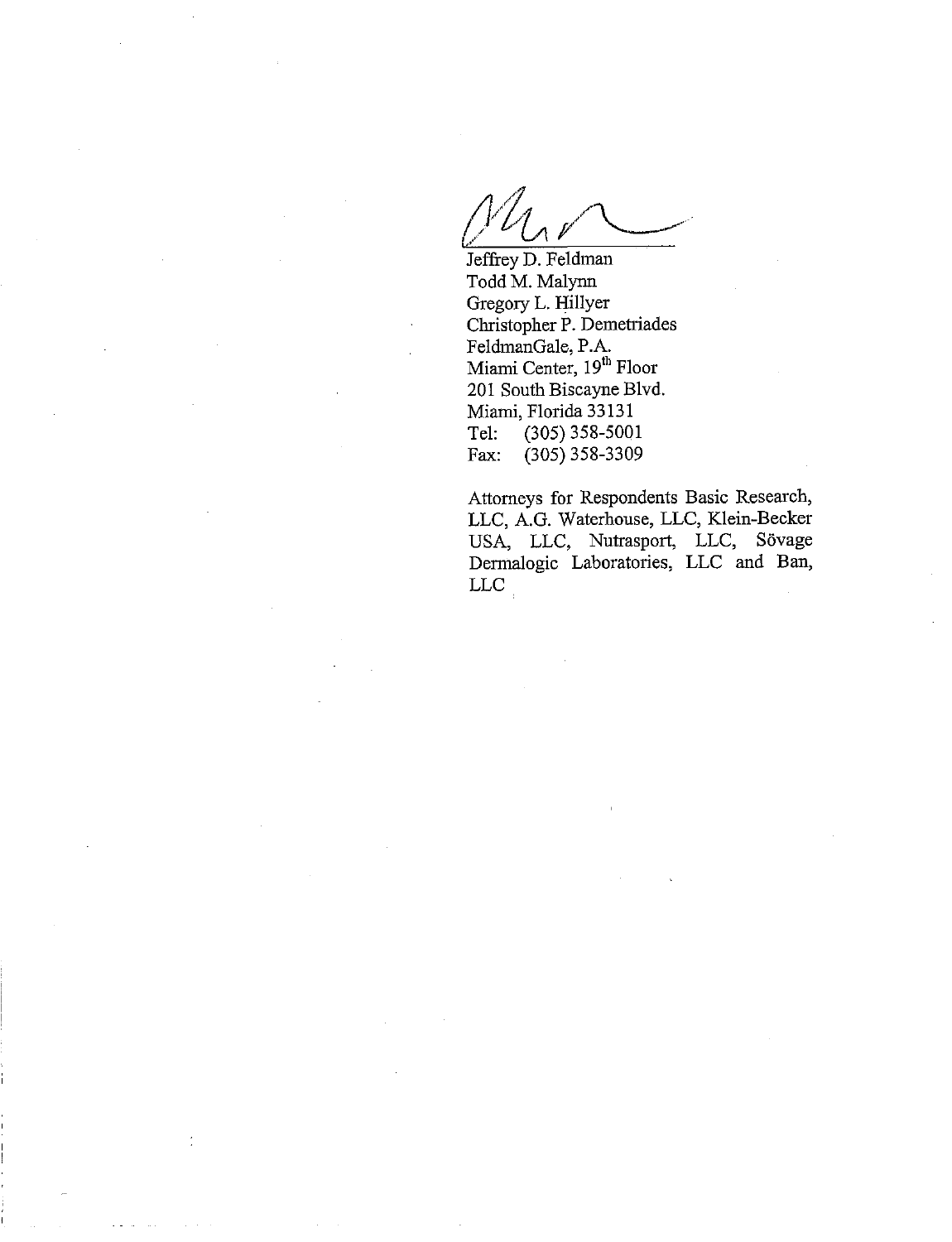Mitchell K. Friedlander<br>
c/o Compliance Department<br>
5742 West Harold Getty Drive<br>
Salt Lake City, Utah 84116<br>
Telephone: (801) 414-1800<br>
Facsimile: (801) 517-7108<br>
Pro Se Respondent Mitchell K. Friedlander c/o Compliance Departinent 5742 West Harold Getty Drive Salt Lake City, Utah 841 16 Telephone: (801) 414-1800 Facsimile: (801) 517-7108

Pro Se Respondent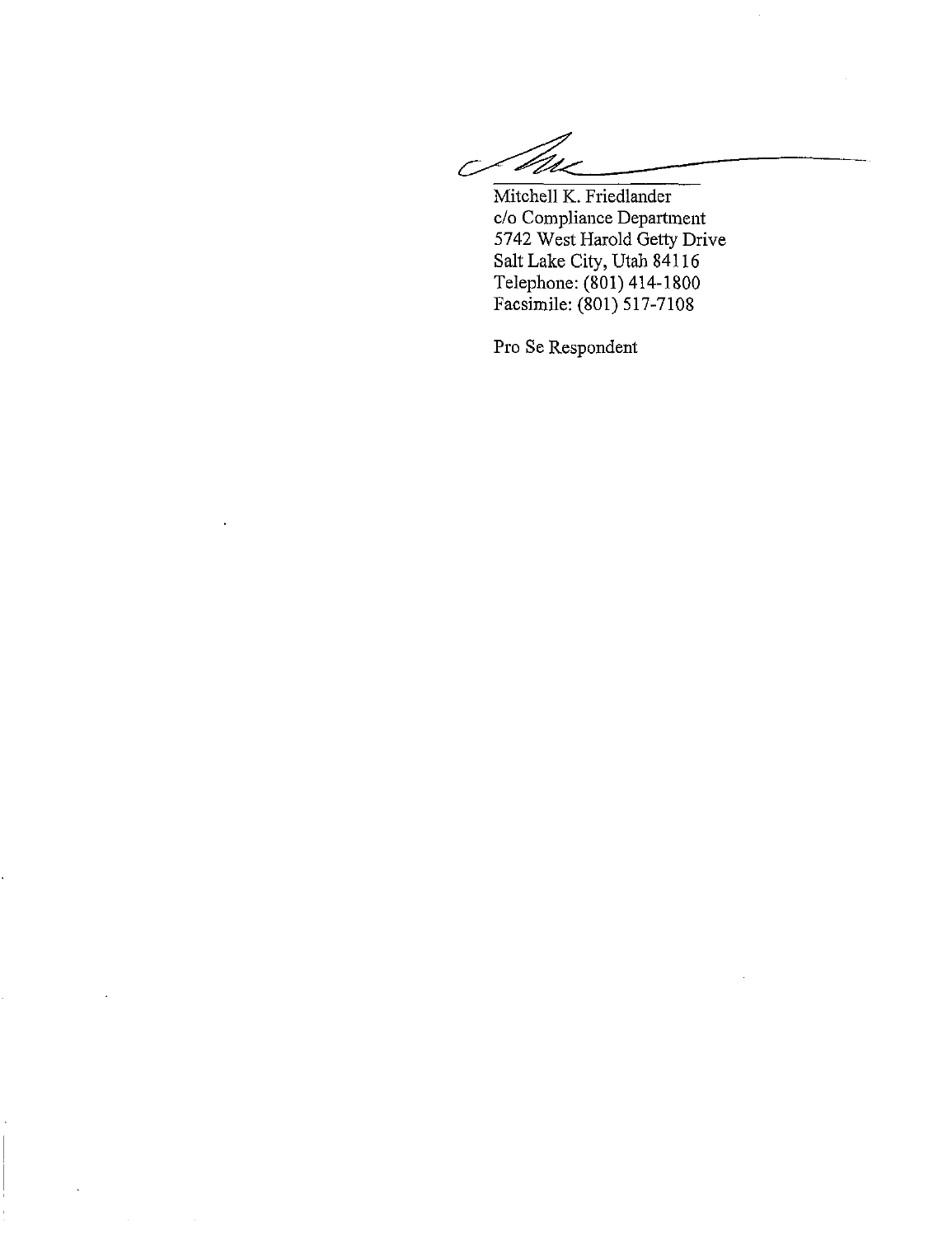DATED this  $2^{\mathsf{N}}$  day of December, 2004.

 $\hat{\mathcal{A}}$ 

 $\bar{\gamma}$ 

**BURBIDGE & MITCHELL** 

 $\frac{1}{2}$ Attorneys for Respondent Dennis Gay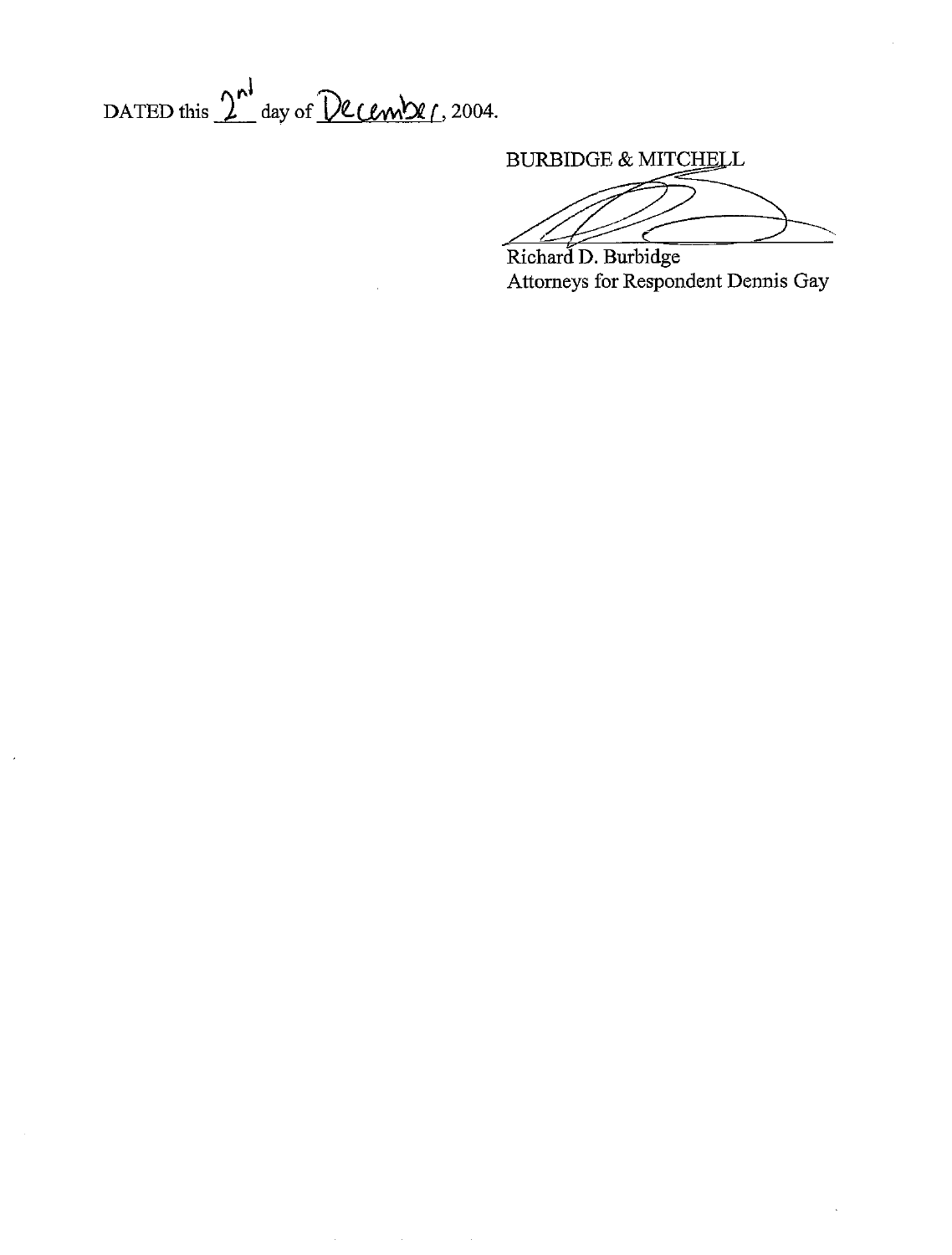l Co

RONALD F. PRICE **PETERS SCOFIELD PRICE A** *Professional Corporation*  340 Broadway Centre 111 East Broadway Salt Lake City, Utah 841 11 Telephone: (801) 322-2002 Facsimile: (801) 322-2003 E-mail: rfp@psplawyers.com

Attorneys for Respondent Daniel B. Mowrey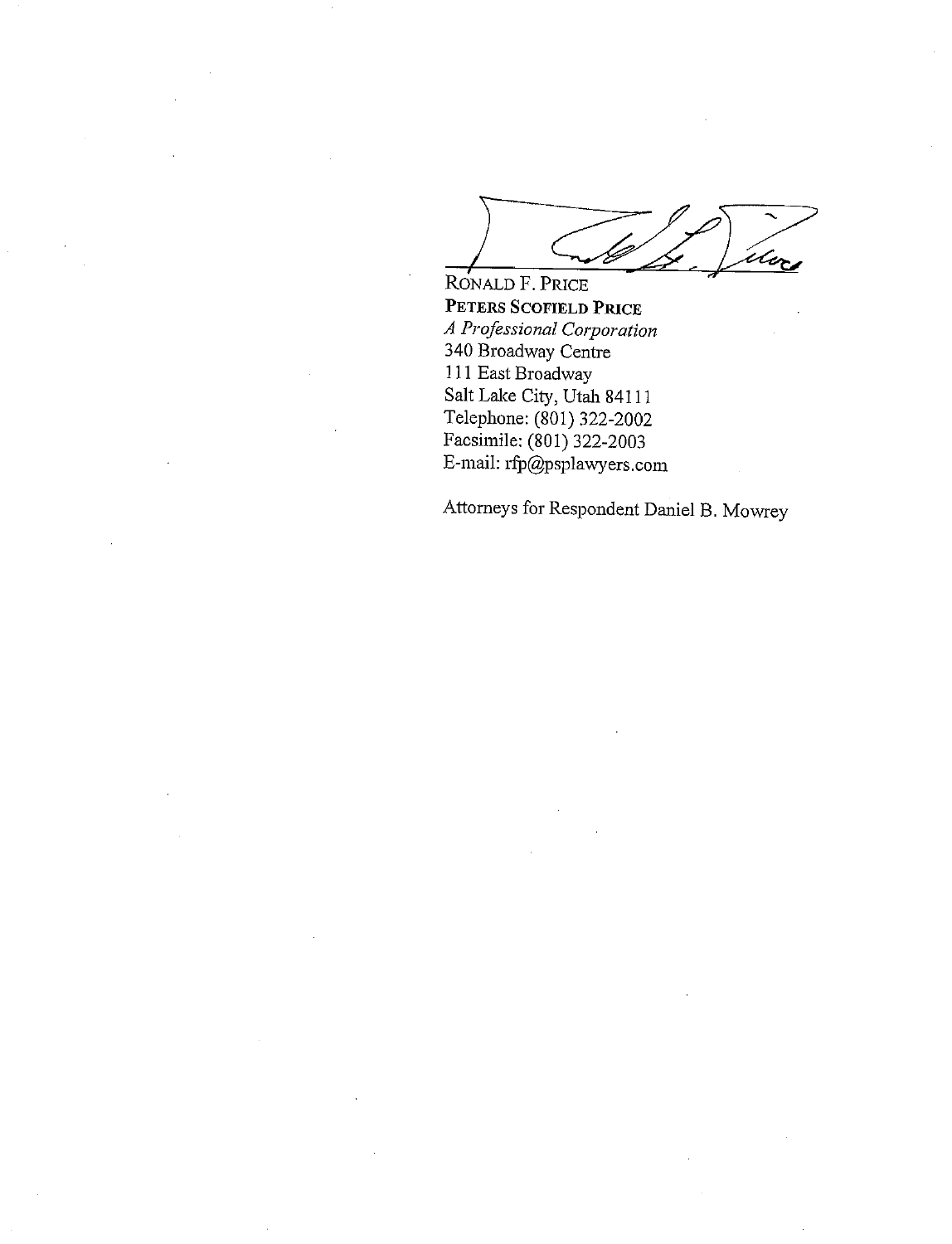## **CERTIFICATE OF SERVICE**

I HEREBY CERTIFY that a true and correct copy of the foregoing was provided to the following parties this  $2^{nd}$  day of December, 2004 as follows:

(1) One (1) original and two (2) copies by FederaI Express to Donald S. Clark, Secretary, Federal Trade Commission, Room H-159, 600 Pennsylvania Avenue, N.W., Washington, D.C., 20580;

(2) One (1) electronic copy via e-mail attachment in Adobe<sup>®</sup> ".pdf" format to the Secretary of the FTC at Secretary@ftc.gov;

(3) Two (2) copies by Federal Express to Administrative Law Judge Stephen J. McGuire, Federal Trade Commission, Room H-104, 600 Pennsylvania Avenue N.W., Washington, D.C. 20580;

(4) One (1) copy via e-mail attachment in  $\text{Adobe}^{\textcircled{m}}$  ".pdf" format to Commission Complaint Counsel, Laureen Kapin, Joshua S. Millard, and Laura Schneider, all care of lkapin@ftc.gov, imillard@ftc.gov; rrichardson@ftc.gov;  $1$ schneider@ftc.gov with one (1) paper courtesy copy via U. S. Postal Service to Laureen Kapin, Bureau of Consumer Protection, Federal Trade Commission, Suite NJ-2122, 600 Pennsylvania Avenue, N.W., Washington, D.C., 20580;

(5) One (1) copy via U. S. Postal Service to Elaine Kolish, Associate Director in the Bureau of Consumer Protection, Federal Trade Commission, 600 Pennsylvania Avenue, N.W., Washington, D.C. 20580

(6) One (1) copy via United States Postal Service to Stephen Nagin, Esq., Nagin Gallop & Figueredo, 3225 Aviation Avenue, Suite 301, Miami, Florida 33 13 1.

(7) One (1) copy via United States Postal Service to Richard Burbidge, Esq., Jefferson W. Gross, Esq. and Andrew J. Dymek, Esq., Burbidge & Mitchell, 215 South State Street, Suite 920, Salt Lake City, Utah 841 11, Counsel for Dennis Gay.

(8) One (1) copy via United States Postal Service to Ronald F. Price, Esq., Peters Scofield Price, A Professional Corporation, 340 Broadway Centre, 111 East Broadway, Salt Lake City, Utah 841 11, Counsel for Daniel B. Mowrey.

(9) One (1) copy via United States Postal Service to Mitchell K. Friedlander, 5742 West Harold Gatty Drive, Salt Lake City, Utah 841 11, *Pro Se.*